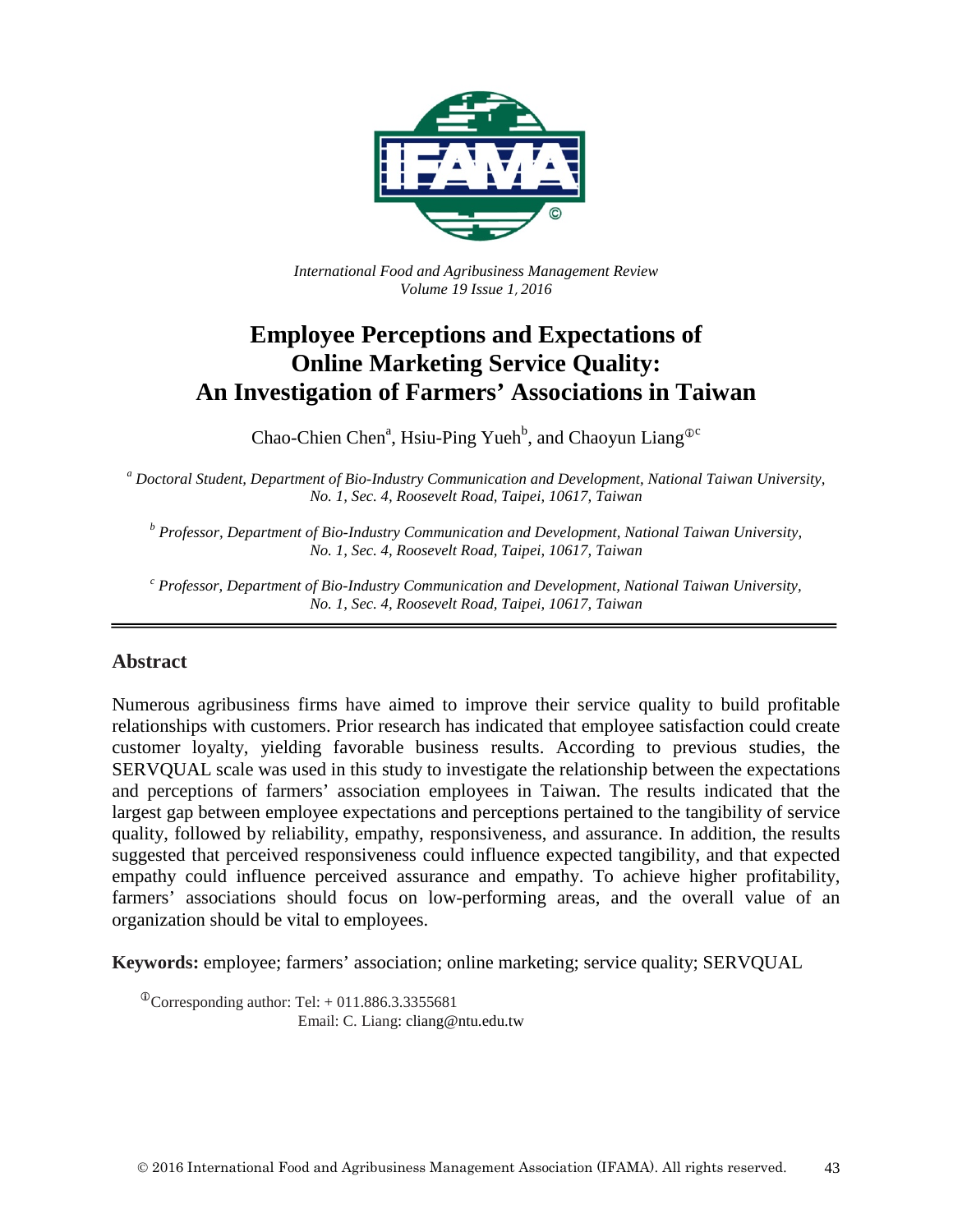### **Introduction**

Strengthening farmer access to market information and marketing channels by using modern information and communication technology (ICT) can create a potential market for agribusiness (Henderson et al. 2005). Market information and marketing channels can be provided using ICT tools, which have advanced with the increasing predominance and affordability of the Internet, enabling farmers to reach more informed decisions on where and when to sell their farm products; bypass or bargain with the intermediate distributor; and be aware of products that are increasingly in demand, scarce agriinputs, and available subsidies (World Bank 2011). The Food and Agriculture Organization (2014) indicated that e-agriculture is an emerging field in the intersection of agricultural informatics, development, and entrepreneurship and is intended to increase agricultural productivity.

Taiwan farming is a small-scale system in which farmers' associations are critical throughout all regions of the country, safeguarding farmer rights and interests, enhancing farmer knowledge and skills, modernizing agriculture, increasing crop yields, improving farmer livelihoods, and developing rural economies (The Farmers' Association Act 2015). Farmers' associations have the advantages of brands, capital, technology, and policy support, all of which are conducive to developing online marketing. Applying ICT to facilitate agricultural marketing could enable the agricultural industry of Taiwan to be more efficient in the current global market than those of other countries. However, when governments create promotional programs to integrate ICT into agriculture, they should disseminate information pertaining to online marketing and evaluate the outcomes (Liu 2011).

Enterprises must provide products and services that fulfill customer requirements. Agribusiness firms have aimed to improve their service quality to build and maintain profitable relationships with their customers (Langen et al. 2013; Tey et al. 2014). However, because services are intangible, inseparable, variable, and homogenous (de Jong et al. 2003), achieving a consistent service standard is difficult. Moreover, although numerous customer services are used in agriculture, they are not systematically evaluated in a manner similar to how products are assessed (Alsemgeest and Smit 2013; Gunderson et al. 2009). To date, little empirical assessment has been performed regarding coworker perceptions (Farner et al. 2001). Because service quality is primarily determined by actual experience, it results from employees and customers comparing their expected and actual service experiences.

To measure enterprise service quality, Parasuraman et al. (1985, 1988) proposed using a service quality concept model and developed the SERVQUAL scale. This scale is an effective tool that is employed by various service industries to analyze customer satisfaction, and can be applied within organizations (Ebrahimi and Imani 2014). Over 300 farmers' associations have been established throughout Taiwan, each of which possesses unique characteristics and business models. To ensure positive outcomes, the online marketing service quality of farmers' associations must be carefully examined. To determine this service quality and whether employee satisfaction could create customer loyalty, this study adopted the SERVQUAL scale, investigating the relationship between the expectations and perceptions of employees regarding online marketing in farmers' associations.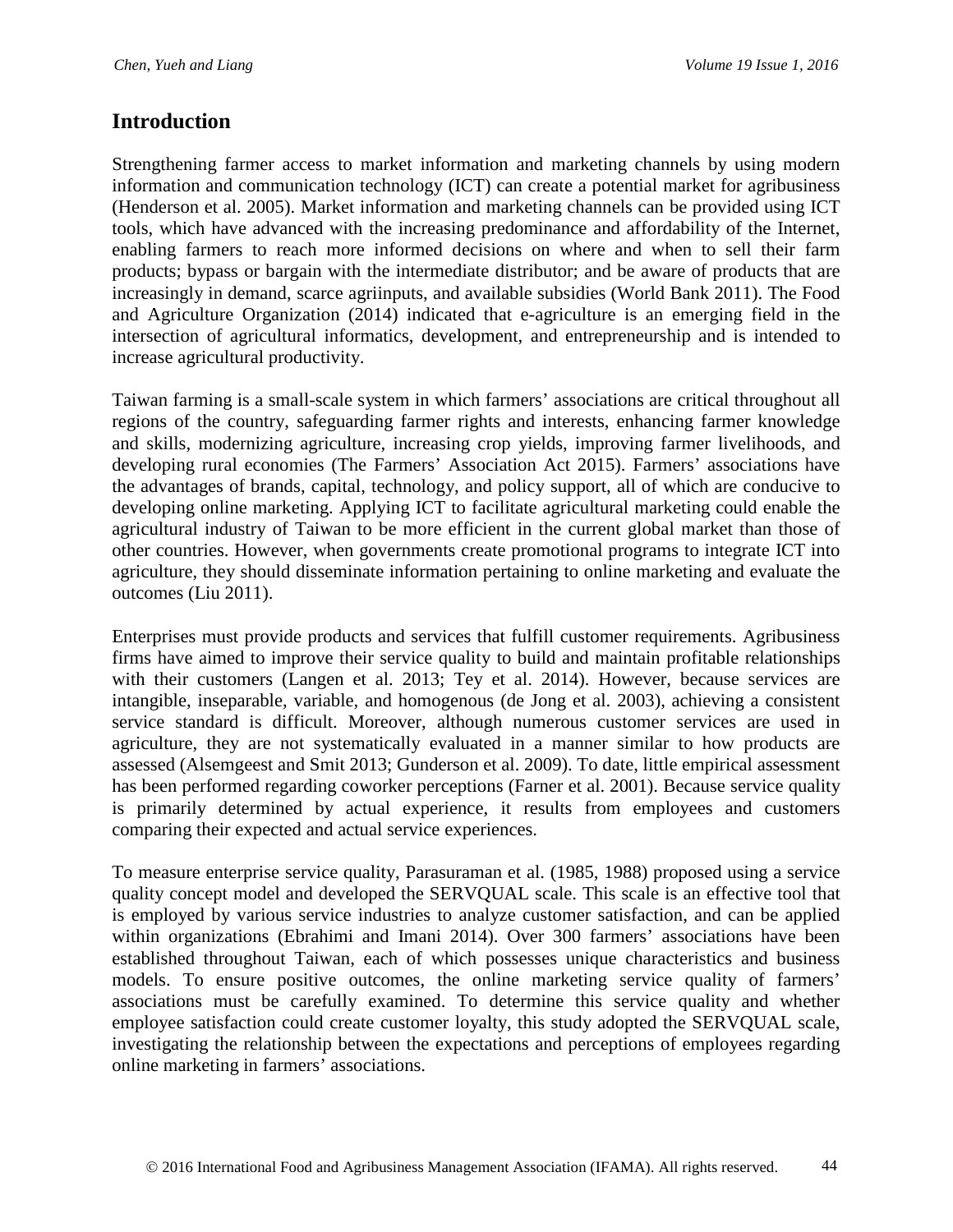## **Research Context**

Taiwan has a well-established infrastructure in agriculture, excellent research and development, and agricultural extension services provided by the public and private sectors (Huang and Lin 2006). Because of rapid economic development in previous decades, the gross domestic product of Taiwan has grown substantially, whereas the agricultural contribution has dropped. From 1992 to 2012, the agricultural population declined from one million to 540,000 (Council of Agriculture 2012). The agricultural management style in Taiwan is primarily that of small-scale farms; thus, accumulating capital, increasing investment, and expanding the scale of operations is difficult. Introducing mechanized cultivation methods to increase production is also challenging, and consequently, farmers lack bargaining power for their product prices (Council of Agriculture 2015a).

Recent development trends in rural villages, such as establishing farmers' markets and promoting agricultural tourism and entrepreneurial ventures, have revitalized the rustic culture of Taiwan's small towns. Under the Council of Agriculture's Small Landlords and Big Tenant-Farmers Program, younger generations have also begun to play a larger role in the national agricultural sector, marking the beginning of an era in which farming is a lifestyle (Council of Agriculture 2015b). Taiwan's agricultural environment and conditions are unlike those in countries with large agricultural sectors that operate on a vast economic scale; however, Taiwan has numerous flexible modes of operation to remedy this limitation. One method is facilitating farmer cooperation as an economic scale to compete with international agricultural products in the world market.

Farmers' associations in Taiwan are a vital agribusiness and serve as a crucial intermediary between the government and farmers. Currently, farmers' associations are organized according to three levels: national, city/county, and township. National and city/county farmers' associations mainly function to supervise and coordinate the township associations. Township farmers' associations are private corporations that employ an average of 50 employees. Each township farmers' association consists of four departments that provide marketing, credit, insurance, and extension services to their farmer members. Regarding online marketing, employees of farmers' associations not only provide joint procurement of inputs, technical support, and advisory services to their members, but also assist in product sales and market promotion, helping the members to improve their lives.

Considering that the employees of farmers' associations provide valuable agricultural extension services, their professional ability, work performance, and job satisfaction play a crucial role in farmers' well-being and influence policy making. Previous studies have indicated that employee satisfaction creates customer loyalty and favorable business results (Keiningham et al. 2005; Xu and Goedegebuure 2005); in other words, firm employee satisfaction mirrors customer satisfaction. Because of the extension of national policy on e-agriculture, nearly every employee of farmers' associations in Taiwan now has adequate knowledge or experience regarding online marketing and e-commerce. To prevent a self-evaluation bias, only employees with sufficient knowledge who were uninvolved in farmers' association online marketing were included in this study.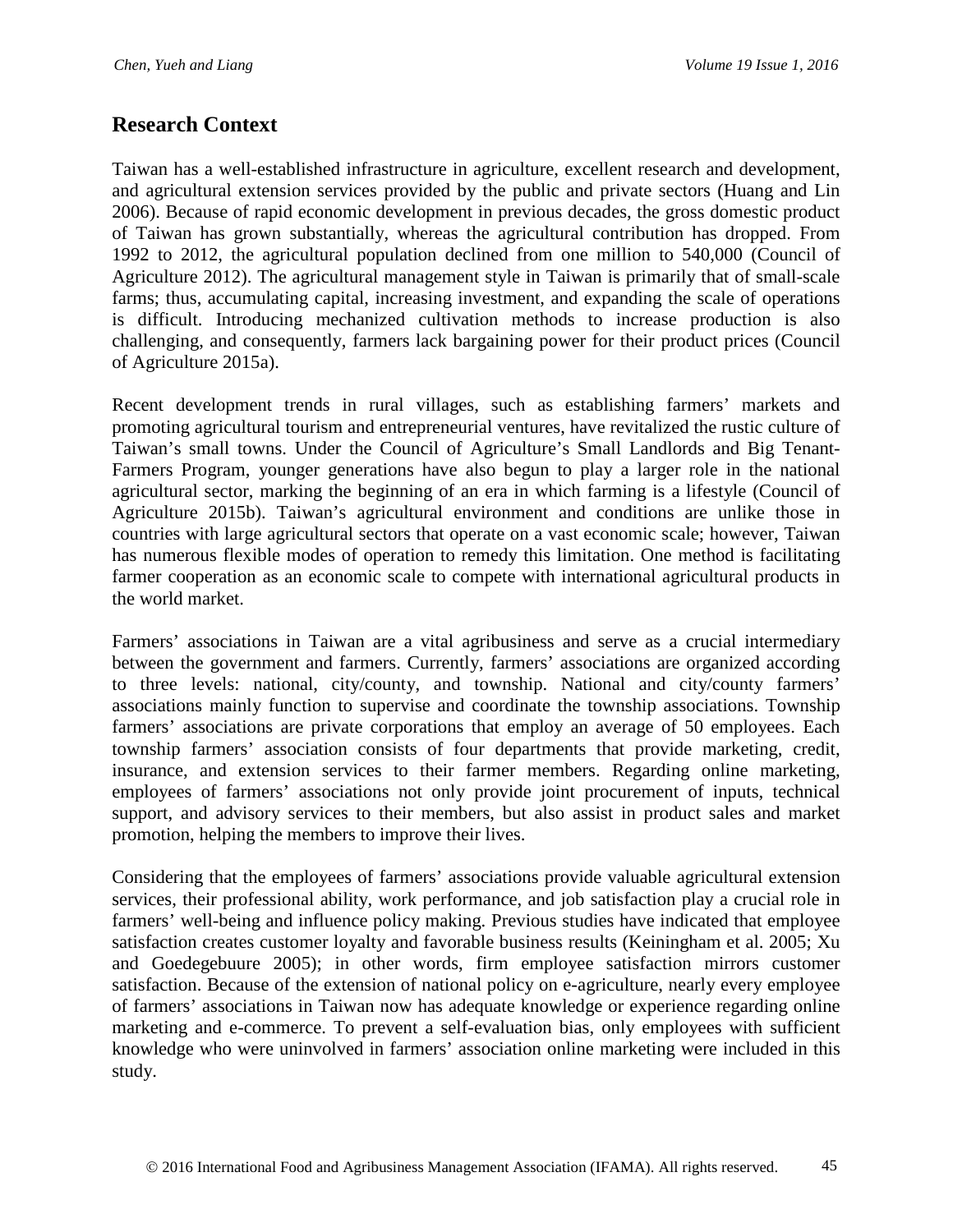# **Online Marketing**

The focus of marketing is the process created by the supplier to satisfy consumer requirements, resulting in consumer acceptance of the provided product. The Internet combines product information, promotional events, customer feedback surveys, public relations, and access to distinct marketing environments and personalized services (Chen et al. 2014a; Chou and Liang 2013). Therefore, online marketing can involve tangible products, express services, and intangible consumer experiences; satisfactory consumer experiences can be conveyed to potential customers (Bernstein and Federgruen 2007). Recently, the Taiwanese government has promoted the application of modern ICT in the agricultural industry to enhance the provision of market information as well as enable farmers and agricultural associations to develop ecommerce (Chen et al. 2014b).

The 4Ps (price, product, promotion, and place), which are traditional marketing topics, can be applied to online marketing. Using the Internet enables buyers to compare prices more easily and efficiently than in the past (Shin 2001). To survive in the Internet market, companies must develop new pricing models and offer a variety of new products that exist solely because of the Internet (Darby et al. 2003). Regarding promotion, the Internet enables firms to vary their service delivery systems, thereby increasing customer value, which can be exploited to gain a competitive advantage (Jin and Oriaku 2013). Current business promotional activities are mostly performed using Internet marketing, and small-scale businesses can promote their products in the same manner that large businesses do, creating competition in the market (Chen et al. 2014b).

The essence of online marketing strategies is the 4Cs: customer, cost, communication, and convenience. Therefore, online marketing focuses on consumer opinions when endeavoring to fulfill customer requirements, adopt the customer's point of view, and interact and communicate with customers to strengthen client relationships (Paul and Garodia 2012). Through online marketing, firms can obtain immediate feedback, enhance relationships with consumers, and increase overall efficiency and profitability (Ozituran and Roney 2004). Excellent service quality resulting in a successful online experience is the key to creating an online competitive advantage (Novak et al. 2000; Zeng et al. 2009). According to the aforementioned studies, service quality influences the success of online marketing and is derived from customer experience; however, a gap between customer perception and expectation of service quality exists. Therefore, determining the difference between customers' expected and actual experiences is crucial for developing online marketing.

# **Service Quality**

Buttle (1996) indicated that service quality has become a crucial research topic because of its apparent relationships to cost, profitability, customer satisfaction, customer retention, and positive word of mouth. Numerous studies have confirmed that more efficient customer service leads to greater profitability (Lülfs-Baden et al. 2008; Niraj et al. 2003; Zeithaml et al. 2001). Service quality represents the quality that consumers perceive and their service expectations during the purchasing process (Grönroos 1984). Therefore, service quality should be measured using the provider's quality and the quality of the interaction between the provider and receiver (Ramseook-Munhurrun et al. 2010). Numerous farmers' associations in Taiwan provide online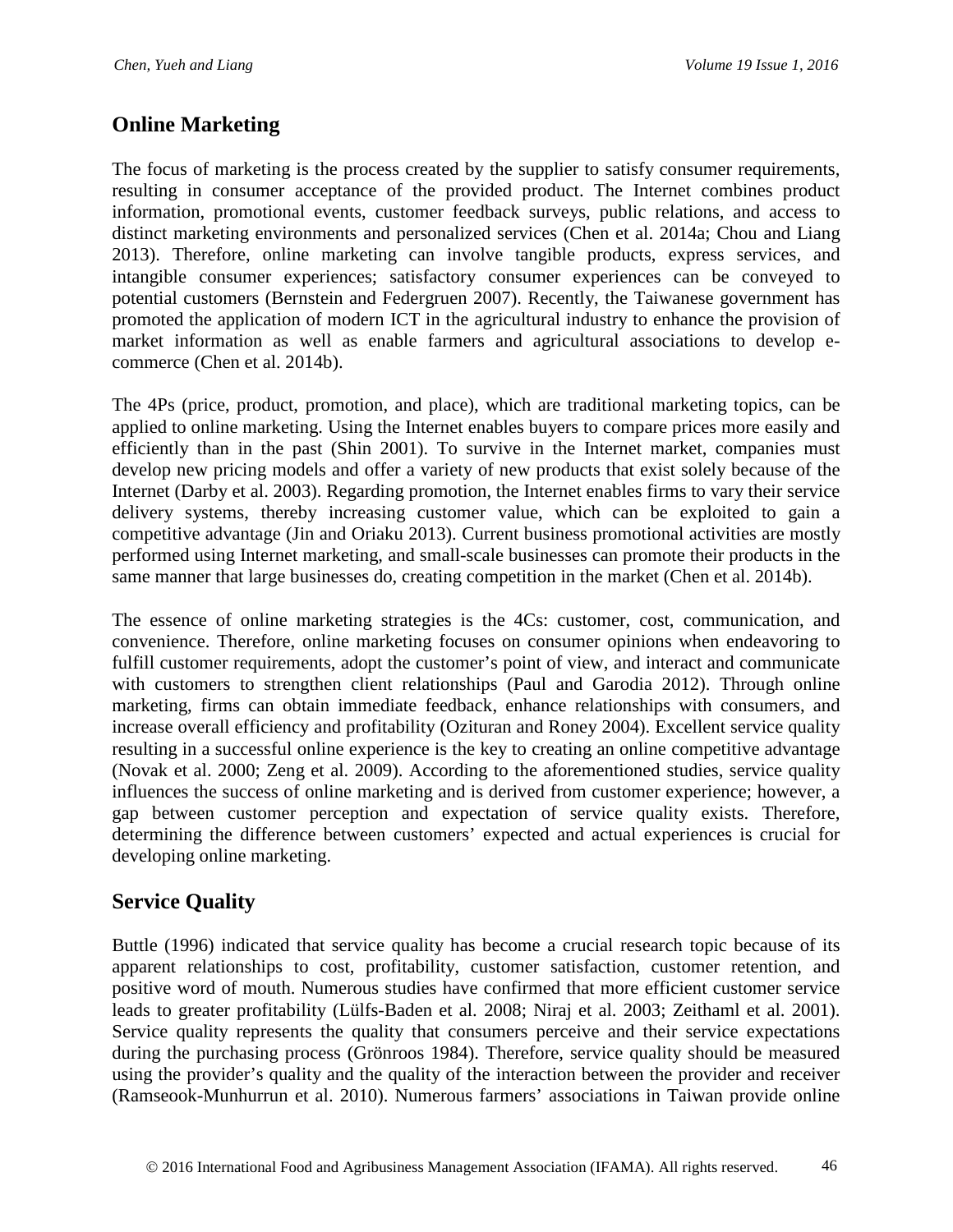marketing services for their farmer members. Awareness of the service quality that is provided and the interaction between the associations and their customers is crucial.

Service quality has been increasingly recognized as a vital aspect of e-commerce. Santos (2003) proposed that e-service quality has incubative and active dimensions that can be used to increase hit rates, stickiness, and customer retention. Landrum et al. (2009) determined that users rate information system responsiveness and reliability higher than other service quality dimensions. Roy and Butaney (2014) indicated that aesthetics, information content, navigational quality, information quality, e-satisfaction, and customer attitude positively affect customer relative loyalty (CRL). Roy and Butaney suggested that CRL provides useful insights because it may reflect the mental representations of the customers that are obtained when they engage in consumer behavior on a website.

Parasuraman et al. (1985) first conducted 12 focus group interviews with customers from four different service industries and determined that customers primarily apply similar standards when evaluating service quality. In addition, Parasuraman et al. (1988) then developed a 22 variable SERVQUAL service quality scale, revising the scale again in 1991. The 22 variables are divided into the following five categories: (1) tangibility (appearance of physical facilities, equipment, and employees); (2) reliability (ability to accurately and reliably complete promised services); (3) responsiveness (willingness to assist customers and provide timely services); (4) assurance (employee knowledge, etiquette, and ability to instill trust and confidence in customers); and (5) empathy (individual care and attentiveness provided by service personnel).

A previous study indicated that several service gaps must be filled, including those between consumer expectation and management perception, between management perception and service quality specification, between service quality specification and service delivery, between service delivery and external communication, and between expected service and experienced service (Parasuraman et al. 1991). In addition, Behe and Barton (2000) indicated that customers ranked responsiveness and assurance as the top two quality concerns during food shopping, followed by tangibility, reliability, and empathy. Eastwood et al. (2005) determined that successful food retailing depends substantially on providing a positive shopping environment for consumers. Moreover, Lülfs-Baden et al. (2008) emphasized that store atmosphere, customer service, and product quality were the main factors influencing customer satisfaction.

Previous studies have indicated that employee service, commitment, and job satisfaction are crucial for continually improving organizational performance (Farner et al. 2001; Gupta et al. 2005; Lee 2006). Hirmukhe (2012) measured employee expectation of service quality and suggested that organizational performance must be reviewed because the expectations of both internal and external customers are constantly increasing. Musaba et al. (2014) also stressed that the service gaps between employee perceptions and expectations of quality service are related to the fair treatment and care for employees by employers. Although most companies have developed strategies to improve quality and customer service, employee satisfaction is frequently neglected. Firm employee satisfaction reflects external customer satisfaction (Bellou and Andronikidis 2008; Keiningham et al. 2005). Ramseook-Munhurrun et al. (2010) confirmed that employees have a thorough understanding of the expectations of external customers; hence, employee perception of service quality reflects that of external customers.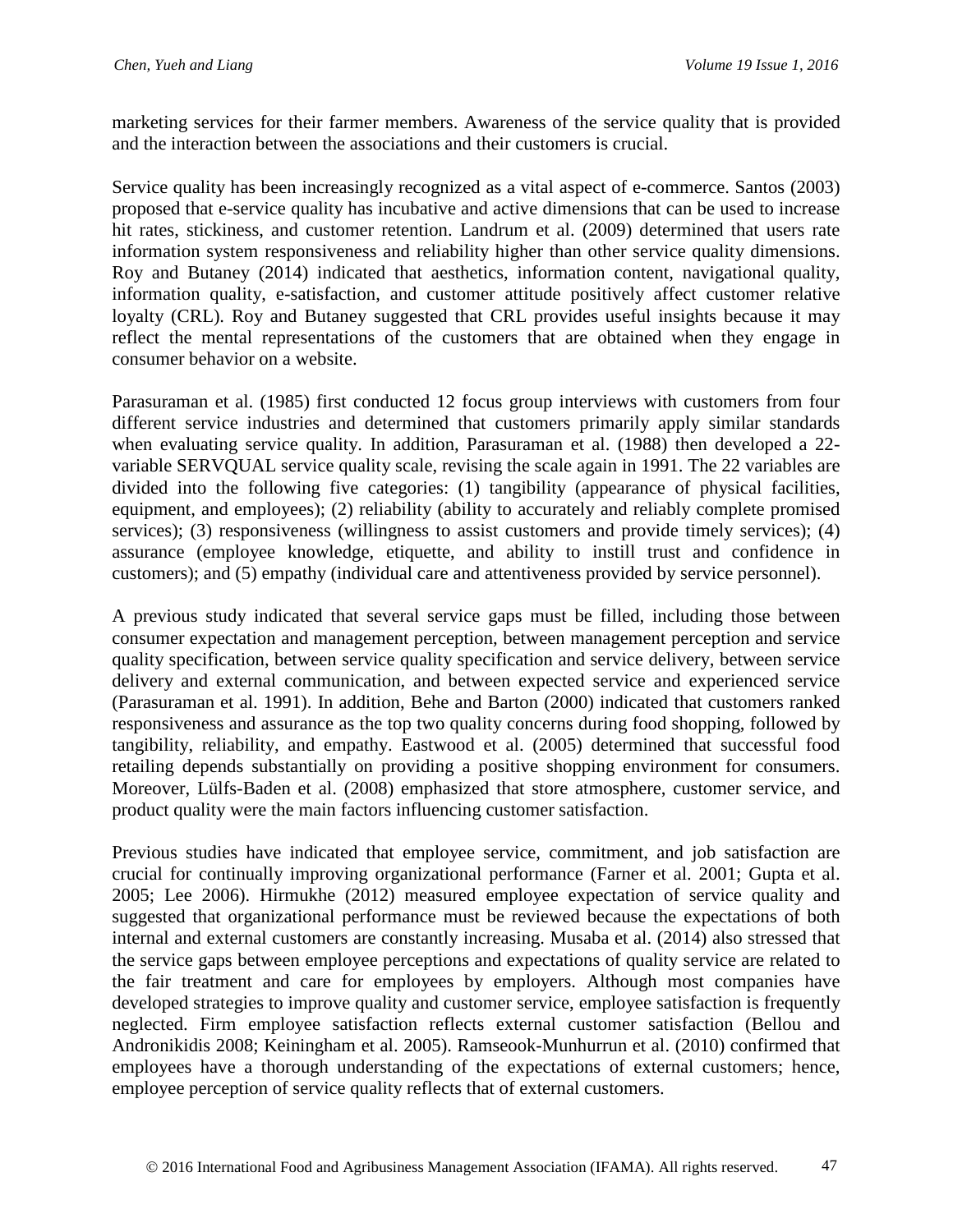Although the SERVQUAL scale has been applied in diverse fields (such as aviation, health care, and food retail), few studies have applied this research instrument to examine online marketing performance. The research team in the present study adjusted the SERVQUAL scale according to industrial characteristics (such as farmland potential to provide public goods, farmers' lack of market power, and unstable agricultural prices), investigating the employee assessment regarding the service quality of farmers' association online marketing in Taiwan. Based on the aforementioned studies, two hypotheses were provided: (1) There is a gap between employee expectations and perceptions; and (2) employee expectations and perceptions influence each other.

# **Methods**

### *Participants and Procedure*

The participants of this study comprised the employees of 302 farmers' associations in Taiwan. Although the employees are not in charge of the online marketing at their associations, they have adequate knowledge of online marketing, and their work is affected by the service quality of the online marketing division or staff. The research team sent two copies of the questionnaire and a stamped addressed envelope to each farmers' association; 604 questionnaires were mailed, followed by reminders two weeks later. The research team provided phone numbers and e-mail addresses on the questionnaires; thus, the problems participants encountered when completing the questionnaires could be resolved directly. All participation was voluntary and anonymity was guaranteed. Data were collected between March and April 2014. A total of 214 questionnaires were returned, of which 210 were valid. No particular incentives were offered for participation, accounting for the reasonable participation rate  $(214/604 = 35.43\%)$ .

#### *Measures*

In this study, the 44-item SERVQUAL scale refined by Parasuraman et al. (1991) was employed. The participants answered on a 6-point scale ranging from 1 (*strongly disagree*) to 6 (*strongly agree*). A total of 20 experts from the agricultural industry, government, and academia participated in a pilot study that used the questionnaire. The wordings of the questionnaire was amended according to the pilot study results and suggestions, and the final questionnaire content was developed. The questionnaire was accompanied by a participant information sheet comprising study title, invitation paragraph, study purpose, reasons for participation, possible disadvantages and benefits of participation, ensured confidentiality and anonymity, use of the study results, and contact information. This questionnaire was approved by the Research and Development Committee, Department of Bio-Industry Communication and Development, National Taiwan University.

The data were analyzed using SPSS Version 17.0 software. An exploratory factor analysis was employed to determine the factor structure of the questionnaire items. Pearson's correlation was used to analyze the linear relationship between employee expectations and perceptions of the service quality involved in online marketing. A paired sample *t* test was applied to examine the gap between expectations and perceptions. Furthermore, multiple regression analysis was used to explore whether an interactive effect existed between expectations and perceptions.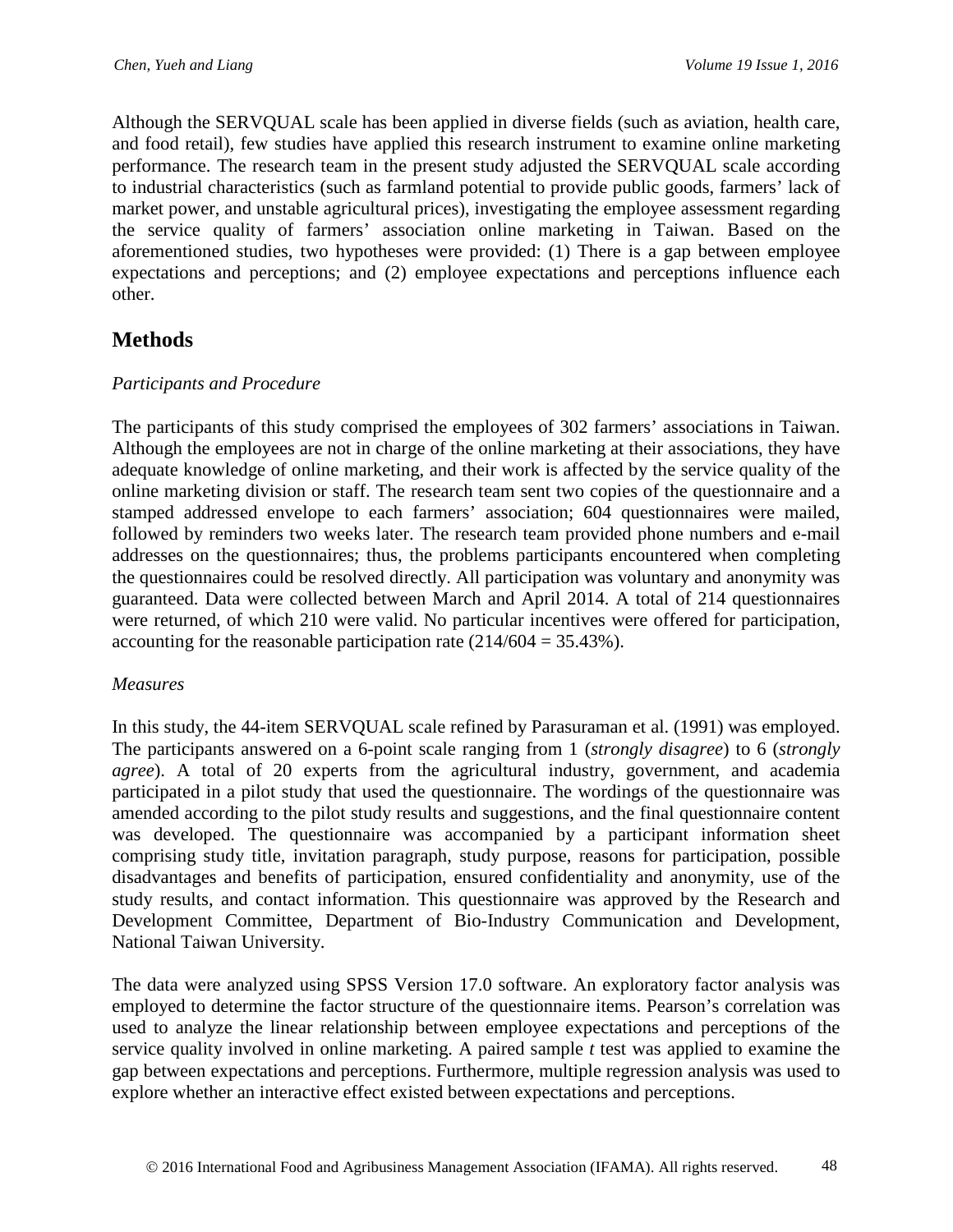# **Results**

### *Descriptive Analysis*

The measured items were organized by item analysis according to the mean (*M*) ranges of employee expectations and perceptions (4.16–5.57), standard deviation (*SD*) (0.601–1.050), skewness (-1.151–-0.160), and Kurtosis (-1.727–0.114) of the data acquired during the formal survey, demonstrating that the measured items were appropriate.

The reliability of the questionnaire was evaluated according to the Cronbach's  $\alpha$  values of each item and factor. The general standard indicated an adequate reliability of  $\geq 0.7$ . The results demonstrated that the Cronbach's  $\alpha$  values of each factor measuring employee expectations ranged from .847 to .915, whereas the Cronbach's α values of each factor measuring employee perceptions ranged from .891 to .948, suggesting that the questionnaire items were highly reliable. Regarding validity, first, the questionnaire was designed, and a standard SERVQUAL scale was adopted. Second, the pilot study was performed using 20 experts on agricultural marketing. Finally, the results of the follow-up factor analysis were used to explain the high total item variance. All of these measures ensured that the questionnaire employed in this study was valid.

### *Exploratory Factor Analysis*

The Kaiser–Meyer–Olkin (KMO) measure of employee expectations determined in this study was 0.940, and the Bartlett's test of sphericity was significant ( $\chi^2$  = 3924.174, *df* = 231, *p* = 0.000). The KMO measure of employee perceptions was 0.959, and the Bartlett's test of sphericity was significant ( $\chi^2$  = 4415.349, *df* = 231, *p* = 0.000). These analyses indicated that the sampling was satisfactory and that factor analysis could be performed. Principal Axis Factoring (PAF) analysis employing promax rotation was conducted to determine the dimensionality of the scale.

On the basis of the method developed by Parasuraman et al. (1991), two sets of a five-factor solution, which explained variables of 68.512% for employee expectations and 78.509% for employee perceptions, conceptually provided the appropriate factor structure. For both employee expectations and perceptions, Factor 1 was named *Tangibility*; Factor 2 was called *Reliability*; Factor 3 was referred to as *Responsiveness*; Factor 4 was named *Assurance*; and Factor 5 was titled *Empathy*. Table 1 summarizes the detailed results of *M*, *SD*, Cronbach's α, and PAF.

In this study, a paired sample t test (95% confidence interval) was conducted to compare the differences between internal-customer expectations and perceptions (Table 2). The gaps in tangibility, reliability, responsiveness, assurance, and empathy achieved significance; hence, the first hypothesis was supported. In addition, multiple regression analysis was performed to explore the interactive effects between expectations and perceptions (Tables 3 and 4). The results indicated that perceived responsiveness influenced expected tangibility, whereas expected empathy influenced perceived assurance and empathy. Therefore, the second hypothesis was partially supported.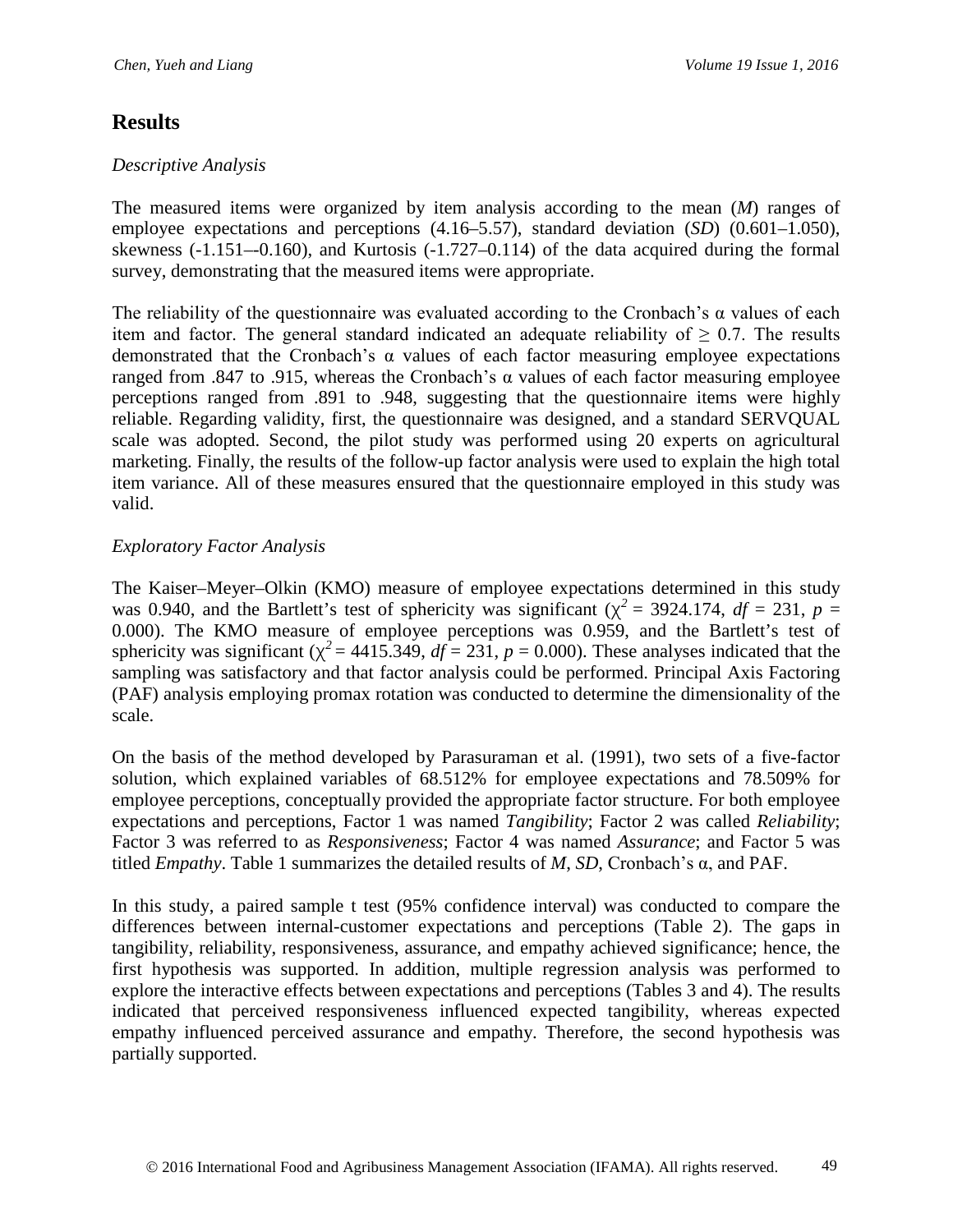### **Table 1.** Descriptive statistics of the questionnaire items  $(n = 210)$

| <b>Employee Expectations</b><br>Tangibility<br>5.36<br>OM should constantly update website content and hardware equipment.<br>5.39<br>.699<br>.824<br>.713<br>OM websites should be visually appealing.<br>5.46<br>.620<br>.813<br>.747<br>OM employees should have a professional image.<br>5.37<br>.672<br>.768<br>.880<br>OM service documents should be visually appealing.<br>5.23<br>.762<br>.820<br>.738<br>5.41<br>Reliability<br>OM promised services should be completed within a designated time.<br>5.49<br>.654<br>.855<br>.724<br>OM service personnel should solve all problems posed by customers.<br>.621<br>.825<br>.871<br>5.48<br>OM should complete all services correctly the first time.<br>.676<br>.832<br>.806<br>5.46<br>OM should provide services during the promised timeframe.<br>.653<br>.826<br>.876<br>5.46<br>OM should insist on a flawless service record.<br>5.16<br>.764<br>.888<br>.626<br>5.40<br>Responsiveness<br>OM employees should be able to provide a precise service timeframe to customers.<br>5.42<br>.680<br>.822<br>.776<br>.833<br>OM employees should be able to provide customers with immediate service.<br>5.34<br>.680<br>.744<br>OM employees should enjoy helping customers.<br>5.51<br>.629<br>.808<br>.835<br>OM employees should respond to customer requests even if they are busy.<br>5.32<br>.699<br>.825<br>.777<br>Assurance<br>5.49<br>OM employees should strengthen customer confidence through service.<br>5.44<br>.796<br>.675<br>.845<br>OM services should enable customers to relax during the purchasing process.<br>5.57<br>.601<br>.813<br>.803<br>OM employees should always respect customers.<br>5.46<br>.713<br>.844<br>.710<br>.653<br>.820<br>OM employees should possess the knowledge required to respond to customer questions.<br>5.47<br>.766<br>5.28<br>Empathy<br>5.11<br>OM employees should be attentive to each customer.<br>.806<br>.903<br>.768<br>OM service times should be convenient for all customers.<br>5.39<br>.676<br>.887<br>.859<br>5.42<br>.710<br>.904<br>.754<br>OM employees should prioritize customer care.<br>5.23<br>.775<br>OM should strive to maximize benefits for customers.<br>.880<br>.862<br>5.27<br>.762<br>OM employees should understand specific customer requests.<br>.876<br>.889<br><b>Employee Perceptions</b><br>4.34<br>Our OM constantly updates website content and hardware equipment.<br>4.53<br>.898<br>.705<br>1.050<br>Our OM website is visually appealing.<br>4.30<br>.907<br>.830<br>.918<br>Our OM employees have a professional image.<br>.960<br>.857<br>.829<br>4.37<br>Our OM service documents are visually appealing.<br>4.16<br>.953<br>.830<br>.842<br>4.68<br>Our promised OM services are completed within a designated time.<br>.950<br>4.76<br>.911<br>.836<br>.899<br>Our OM service personnel solve all problems posed by customers.<br>4.83<br>.919<br>.902<br>Our OM completes all services correctly the first time.<br>4.80<br>.921<br>.898<br>.914<br>.863<br>Our OM provides services during the promised timeframe.<br>4.84<br>.904<br>.880<br>Our OM insists on a flawless service record.<br>.958<br>.933<br>.707<br>4.17<br>4.80<br>Responsiveness<br>.952<br>.889<br>.893<br>Our OM employees can provide a precise service timeframe to customers.<br>4.75<br>Our OM employees provide customers with immediate service.<br>.913<br>.913<br>.808<br>4.67<br>Our OM employees enjoy helping customers.<br>.905<br>.888<br>4.96<br>.901<br>.926<br>Our OM employees respond to customer requests even if they are busy.<br>4.81<br>.901<br>.854<br>4.93<br>Assurance<br>Our OM employees strengthen customer confidence through service.<br>.871<br>4.90<br>.928<br>.923<br>.823<br>.929<br>Our OM services enable customers to relax during the purchasing process.<br>4.96<br>.919<br>5.01<br>.824<br>.926<br>Our OM employees always respect customers.<br>.932<br>Our OM employees possess the knowledge required to respond to customer questions.<br>.880<br>4.84<br>.946<br>.856<br>4.66<br>Empathy<br>Our OM employees are attentive to each customer.<br>.991<br>4.48<br>.937<br>$.826\,$<br>.966<br>.929<br>Our OM service times are convenient for all customers.<br>4.69<br>.867<br>.955<br>Our OM employees prioritize customer care.<br>4.79<br>.923<br>.910<br>Our OM strives to maximize benefits for customers.<br>.871<br>.933<br>4.71<br>.850 | Factor / Item                                           | M    | SD   | Cronbach's a PAF |      |
|-------------------------------------------------------------------------------------------------------------------------------------------------------------------------------------------------------------------------------------------------------------------------------------------------------------------------------------------------------------------------------------------------------------------------------------------------------------------------------------------------------------------------------------------------------------------------------------------------------------------------------------------------------------------------------------------------------------------------------------------------------------------------------------------------------------------------------------------------------------------------------------------------------------------------------------------------------------------------------------------------------------------------------------------------------------------------------------------------------------------------------------------------------------------------------------------------------------------------------------------------------------------------------------------------------------------------------------------------------------------------------------------------------------------------------------------------------------------------------------------------------------------------------------------------------------------------------------------------------------------------------------------------------------------------------------------------------------------------------------------------------------------------------------------------------------------------------------------------------------------------------------------------------------------------------------------------------------------------------------------------------------------------------------------------------------------------------------------------------------------------------------------------------------------------------------------------------------------------------------------------------------------------------------------------------------------------------------------------------------------------------------------------------------------------------------------------------------------------------------------------------------------------------------------------------------------------------------------------------------------------------------------------------------------------------------------------------------------------------------------------------------------------------------------------------------------------------------------------------------------------------------------------------------------------------------------------------------------------------------------------------------------------------------------------------------------------------------------------------------------------------------------------------------------------------------------------------------------------------------------------------------------------------------------------------------------------------------------------------------------------------------------------------------------------------------------------------------------------------------------------------------------------------------------------------------------------------------------------------------------------------------------------------------------------------------------------------------------------------------------------------------------------------------------------------------------------------------------------------------------------------------------------------------------------------------------------------------------------------------------------------------------------------------------------------------------------------------------------------------------------------------------------------------------------------------------------------------------------------------------------------------------------------------------------------------------------------------------------------------------------------------------------------------------------------------------|---------------------------------------------------------|------|------|------------------|------|
|                                                                                                                                                                                                                                                                                                                                                                                                                                                                                                                                                                                                                                                                                                                                                                                                                                                                                                                                                                                                                                                                                                                                                                                                                                                                                                                                                                                                                                                                                                                                                                                                                                                                                                                                                                                                                                                                                                                                                                                                                                                                                                                                                                                                                                                                                                                                                                                                                                                                                                                                                                                                                                                                                                                                                                                                                                                                                                                                                                                                                                                                                                                                                                                                                                                                                                                                                                                                                                                                                                                                                                                                                                                                                                                                                                                                                                                                                                                                                                                                                                                                                                                                                                                                                                                                                                                                                                                                                                           |                                                         |      |      |                  |      |
|                                                                                                                                                                                                                                                                                                                                                                                                                                                                                                                                                                                                                                                                                                                                                                                                                                                                                                                                                                                                                                                                                                                                                                                                                                                                                                                                                                                                                                                                                                                                                                                                                                                                                                                                                                                                                                                                                                                                                                                                                                                                                                                                                                                                                                                                                                                                                                                                                                                                                                                                                                                                                                                                                                                                                                                                                                                                                                                                                                                                                                                                                                                                                                                                                                                                                                                                                                                                                                                                                                                                                                                                                                                                                                                                                                                                                                                                                                                                                                                                                                                                                                                                                                                                                                                                                                                                                                                                                                           |                                                         |      |      |                  |      |
|                                                                                                                                                                                                                                                                                                                                                                                                                                                                                                                                                                                                                                                                                                                                                                                                                                                                                                                                                                                                                                                                                                                                                                                                                                                                                                                                                                                                                                                                                                                                                                                                                                                                                                                                                                                                                                                                                                                                                                                                                                                                                                                                                                                                                                                                                                                                                                                                                                                                                                                                                                                                                                                                                                                                                                                                                                                                                                                                                                                                                                                                                                                                                                                                                                                                                                                                                                                                                                                                                                                                                                                                                                                                                                                                                                                                                                                                                                                                                                                                                                                                                                                                                                                                                                                                                                                                                                                                                                           |                                                         |      |      |                  |      |
|                                                                                                                                                                                                                                                                                                                                                                                                                                                                                                                                                                                                                                                                                                                                                                                                                                                                                                                                                                                                                                                                                                                                                                                                                                                                                                                                                                                                                                                                                                                                                                                                                                                                                                                                                                                                                                                                                                                                                                                                                                                                                                                                                                                                                                                                                                                                                                                                                                                                                                                                                                                                                                                                                                                                                                                                                                                                                                                                                                                                                                                                                                                                                                                                                                                                                                                                                                                                                                                                                                                                                                                                                                                                                                                                                                                                                                                                                                                                                                                                                                                                                                                                                                                                                                                                                                                                                                                                                                           |                                                         |      |      |                  |      |
|                                                                                                                                                                                                                                                                                                                                                                                                                                                                                                                                                                                                                                                                                                                                                                                                                                                                                                                                                                                                                                                                                                                                                                                                                                                                                                                                                                                                                                                                                                                                                                                                                                                                                                                                                                                                                                                                                                                                                                                                                                                                                                                                                                                                                                                                                                                                                                                                                                                                                                                                                                                                                                                                                                                                                                                                                                                                                                                                                                                                                                                                                                                                                                                                                                                                                                                                                                                                                                                                                                                                                                                                                                                                                                                                                                                                                                                                                                                                                                                                                                                                                                                                                                                                                                                                                                                                                                                                                                           |                                                         |      |      |                  |      |
|                                                                                                                                                                                                                                                                                                                                                                                                                                                                                                                                                                                                                                                                                                                                                                                                                                                                                                                                                                                                                                                                                                                                                                                                                                                                                                                                                                                                                                                                                                                                                                                                                                                                                                                                                                                                                                                                                                                                                                                                                                                                                                                                                                                                                                                                                                                                                                                                                                                                                                                                                                                                                                                                                                                                                                                                                                                                                                                                                                                                                                                                                                                                                                                                                                                                                                                                                                                                                                                                                                                                                                                                                                                                                                                                                                                                                                                                                                                                                                                                                                                                                                                                                                                                                                                                                                                                                                                                                                           |                                                         |      |      |                  |      |
|                                                                                                                                                                                                                                                                                                                                                                                                                                                                                                                                                                                                                                                                                                                                                                                                                                                                                                                                                                                                                                                                                                                                                                                                                                                                                                                                                                                                                                                                                                                                                                                                                                                                                                                                                                                                                                                                                                                                                                                                                                                                                                                                                                                                                                                                                                                                                                                                                                                                                                                                                                                                                                                                                                                                                                                                                                                                                                                                                                                                                                                                                                                                                                                                                                                                                                                                                                                                                                                                                                                                                                                                                                                                                                                                                                                                                                                                                                                                                                                                                                                                                                                                                                                                                                                                                                                                                                                                                                           |                                                         |      |      |                  |      |
|                                                                                                                                                                                                                                                                                                                                                                                                                                                                                                                                                                                                                                                                                                                                                                                                                                                                                                                                                                                                                                                                                                                                                                                                                                                                                                                                                                                                                                                                                                                                                                                                                                                                                                                                                                                                                                                                                                                                                                                                                                                                                                                                                                                                                                                                                                                                                                                                                                                                                                                                                                                                                                                                                                                                                                                                                                                                                                                                                                                                                                                                                                                                                                                                                                                                                                                                                                                                                                                                                                                                                                                                                                                                                                                                                                                                                                                                                                                                                                                                                                                                                                                                                                                                                                                                                                                                                                                                                                           |                                                         |      |      |                  |      |
|                                                                                                                                                                                                                                                                                                                                                                                                                                                                                                                                                                                                                                                                                                                                                                                                                                                                                                                                                                                                                                                                                                                                                                                                                                                                                                                                                                                                                                                                                                                                                                                                                                                                                                                                                                                                                                                                                                                                                                                                                                                                                                                                                                                                                                                                                                                                                                                                                                                                                                                                                                                                                                                                                                                                                                                                                                                                                                                                                                                                                                                                                                                                                                                                                                                                                                                                                                                                                                                                                                                                                                                                                                                                                                                                                                                                                                                                                                                                                                                                                                                                                                                                                                                                                                                                                                                                                                                                                                           |                                                         |      |      |                  |      |
|                                                                                                                                                                                                                                                                                                                                                                                                                                                                                                                                                                                                                                                                                                                                                                                                                                                                                                                                                                                                                                                                                                                                                                                                                                                                                                                                                                                                                                                                                                                                                                                                                                                                                                                                                                                                                                                                                                                                                                                                                                                                                                                                                                                                                                                                                                                                                                                                                                                                                                                                                                                                                                                                                                                                                                                                                                                                                                                                                                                                                                                                                                                                                                                                                                                                                                                                                                                                                                                                                                                                                                                                                                                                                                                                                                                                                                                                                                                                                                                                                                                                                                                                                                                                                                                                                                                                                                                                                                           |                                                         |      |      |                  |      |
|                                                                                                                                                                                                                                                                                                                                                                                                                                                                                                                                                                                                                                                                                                                                                                                                                                                                                                                                                                                                                                                                                                                                                                                                                                                                                                                                                                                                                                                                                                                                                                                                                                                                                                                                                                                                                                                                                                                                                                                                                                                                                                                                                                                                                                                                                                                                                                                                                                                                                                                                                                                                                                                                                                                                                                                                                                                                                                                                                                                                                                                                                                                                                                                                                                                                                                                                                                                                                                                                                                                                                                                                                                                                                                                                                                                                                                                                                                                                                                                                                                                                                                                                                                                                                                                                                                                                                                                                                                           |                                                         |      |      |                  |      |
|                                                                                                                                                                                                                                                                                                                                                                                                                                                                                                                                                                                                                                                                                                                                                                                                                                                                                                                                                                                                                                                                                                                                                                                                                                                                                                                                                                                                                                                                                                                                                                                                                                                                                                                                                                                                                                                                                                                                                                                                                                                                                                                                                                                                                                                                                                                                                                                                                                                                                                                                                                                                                                                                                                                                                                                                                                                                                                                                                                                                                                                                                                                                                                                                                                                                                                                                                                                                                                                                                                                                                                                                                                                                                                                                                                                                                                                                                                                                                                                                                                                                                                                                                                                                                                                                                                                                                                                                                                           |                                                         |      |      |                  |      |
|                                                                                                                                                                                                                                                                                                                                                                                                                                                                                                                                                                                                                                                                                                                                                                                                                                                                                                                                                                                                                                                                                                                                                                                                                                                                                                                                                                                                                                                                                                                                                                                                                                                                                                                                                                                                                                                                                                                                                                                                                                                                                                                                                                                                                                                                                                                                                                                                                                                                                                                                                                                                                                                                                                                                                                                                                                                                                                                                                                                                                                                                                                                                                                                                                                                                                                                                                                                                                                                                                                                                                                                                                                                                                                                                                                                                                                                                                                                                                                                                                                                                                                                                                                                                                                                                                                                                                                                                                                           |                                                         |      |      |                  |      |
|                                                                                                                                                                                                                                                                                                                                                                                                                                                                                                                                                                                                                                                                                                                                                                                                                                                                                                                                                                                                                                                                                                                                                                                                                                                                                                                                                                                                                                                                                                                                                                                                                                                                                                                                                                                                                                                                                                                                                                                                                                                                                                                                                                                                                                                                                                                                                                                                                                                                                                                                                                                                                                                                                                                                                                                                                                                                                                                                                                                                                                                                                                                                                                                                                                                                                                                                                                                                                                                                                                                                                                                                                                                                                                                                                                                                                                                                                                                                                                                                                                                                                                                                                                                                                                                                                                                                                                                                                                           |                                                         |      |      |                  |      |
|                                                                                                                                                                                                                                                                                                                                                                                                                                                                                                                                                                                                                                                                                                                                                                                                                                                                                                                                                                                                                                                                                                                                                                                                                                                                                                                                                                                                                                                                                                                                                                                                                                                                                                                                                                                                                                                                                                                                                                                                                                                                                                                                                                                                                                                                                                                                                                                                                                                                                                                                                                                                                                                                                                                                                                                                                                                                                                                                                                                                                                                                                                                                                                                                                                                                                                                                                                                                                                                                                                                                                                                                                                                                                                                                                                                                                                                                                                                                                                                                                                                                                                                                                                                                                                                                                                                                                                                                                                           |                                                         |      |      |                  |      |
|                                                                                                                                                                                                                                                                                                                                                                                                                                                                                                                                                                                                                                                                                                                                                                                                                                                                                                                                                                                                                                                                                                                                                                                                                                                                                                                                                                                                                                                                                                                                                                                                                                                                                                                                                                                                                                                                                                                                                                                                                                                                                                                                                                                                                                                                                                                                                                                                                                                                                                                                                                                                                                                                                                                                                                                                                                                                                                                                                                                                                                                                                                                                                                                                                                                                                                                                                                                                                                                                                                                                                                                                                                                                                                                                                                                                                                                                                                                                                                                                                                                                                                                                                                                                                                                                                                                                                                                                                                           |                                                         |      |      |                  |      |
|                                                                                                                                                                                                                                                                                                                                                                                                                                                                                                                                                                                                                                                                                                                                                                                                                                                                                                                                                                                                                                                                                                                                                                                                                                                                                                                                                                                                                                                                                                                                                                                                                                                                                                                                                                                                                                                                                                                                                                                                                                                                                                                                                                                                                                                                                                                                                                                                                                                                                                                                                                                                                                                                                                                                                                                                                                                                                                                                                                                                                                                                                                                                                                                                                                                                                                                                                                                                                                                                                                                                                                                                                                                                                                                                                                                                                                                                                                                                                                                                                                                                                                                                                                                                                                                                                                                                                                                                                                           |                                                         |      |      |                  |      |
|                                                                                                                                                                                                                                                                                                                                                                                                                                                                                                                                                                                                                                                                                                                                                                                                                                                                                                                                                                                                                                                                                                                                                                                                                                                                                                                                                                                                                                                                                                                                                                                                                                                                                                                                                                                                                                                                                                                                                                                                                                                                                                                                                                                                                                                                                                                                                                                                                                                                                                                                                                                                                                                                                                                                                                                                                                                                                                                                                                                                                                                                                                                                                                                                                                                                                                                                                                                                                                                                                                                                                                                                                                                                                                                                                                                                                                                                                                                                                                                                                                                                                                                                                                                                                                                                                                                                                                                                                                           |                                                         |      |      |                  |      |
|                                                                                                                                                                                                                                                                                                                                                                                                                                                                                                                                                                                                                                                                                                                                                                                                                                                                                                                                                                                                                                                                                                                                                                                                                                                                                                                                                                                                                                                                                                                                                                                                                                                                                                                                                                                                                                                                                                                                                                                                                                                                                                                                                                                                                                                                                                                                                                                                                                                                                                                                                                                                                                                                                                                                                                                                                                                                                                                                                                                                                                                                                                                                                                                                                                                                                                                                                                                                                                                                                                                                                                                                                                                                                                                                                                                                                                                                                                                                                                                                                                                                                                                                                                                                                                                                                                                                                                                                                                           |                                                         |      |      |                  |      |
|                                                                                                                                                                                                                                                                                                                                                                                                                                                                                                                                                                                                                                                                                                                                                                                                                                                                                                                                                                                                                                                                                                                                                                                                                                                                                                                                                                                                                                                                                                                                                                                                                                                                                                                                                                                                                                                                                                                                                                                                                                                                                                                                                                                                                                                                                                                                                                                                                                                                                                                                                                                                                                                                                                                                                                                                                                                                                                                                                                                                                                                                                                                                                                                                                                                                                                                                                                                                                                                                                                                                                                                                                                                                                                                                                                                                                                                                                                                                                                                                                                                                                                                                                                                                                                                                                                                                                                                                                                           |                                                         |      |      |                  |      |
|                                                                                                                                                                                                                                                                                                                                                                                                                                                                                                                                                                                                                                                                                                                                                                                                                                                                                                                                                                                                                                                                                                                                                                                                                                                                                                                                                                                                                                                                                                                                                                                                                                                                                                                                                                                                                                                                                                                                                                                                                                                                                                                                                                                                                                                                                                                                                                                                                                                                                                                                                                                                                                                                                                                                                                                                                                                                                                                                                                                                                                                                                                                                                                                                                                                                                                                                                                                                                                                                                                                                                                                                                                                                                                                                                                                                                                                                                                                                                                                                                                                                                                                                                                                                                                                                                                                                                                                                                                           |                                                         |      |      |                  |      |
|                                                                                                                                                                                                                                                                                                                                                                                                                                                                                                                                                                                                                                                                                                                                                                                                                                                                                                                                                                                                                                                                                                                                                                                                                                                                                                                                                                                                                                                                                                                                                                                                                                                                                                                                                                                                                                                                                                                                                                                                                                                                                                                                                                                                                                                                                                                                                                                                                                                                                                                                                                                                                                                                                                                                                                                                                                                                                                                                                                                                                                                                                                                                                                                                                                                                                                                                                                                                                                                                                                                                                                                                                                                                                                                                                                                                                                                                                                                                                                                                                                                                                                                                                                                                                                                                                                                                                                                                                                           |                                                         |      |      |                  |      |
|                                                                                                                                                                                                                                                                                                                                                                                                                                                                                                                                                                                                                                                                                                                                                                                                                                                                                                                                                                                                                                                                                                                                                                                                                                                                                                                                                                                                                                                                                                                                                                                                                                                                                                                                                                                                                                                                                                                                                                                                                                                                                                                                                                                                                                                                                                                                                                                                                                                                                                                                                                                                                                                                                                                                                                                                                                                                                                                                                                                                                                                                                                                                                                                                                                                                                                                                                                                                                                                                                                                                                                                                                                                                                                                                                                                                                                                                                                                                                                                                                                                                                                                                                                                                                                                                                                                                                                                                                                           |                                                         |      |      |                  |      |
|                                                                                                                                                                                                                                                                                                                                                                                                                                                                                                                                                                                                                                                                                                                                                                                                                                                                                                                                                                                                                                                                                                                                                                                                                                                                                                                                                                                                                                                                                                                                                                                                                                                                                                                                                                                                                                                                                                                                                                                                                                                                                                                                                                                                                                                                                                                                                                                                                                                                                                                                                                                                                                                                                                                                                                                                                                                                                                                                                                                                                                                                                                                                                                                                                                                                                                                                                                                                                                                                                                                                                                                                                                                                                                                                                                                                                                                                                                                                                                                                                                                                                                                                                                                                                                                                                                                                                                                                                                           |                                                         |      |      |                  |      |
|                                                                                                                                                                                                                                                                                                                                                                                                                                                                                                                                                                                                                                                                                                                                                                                                                                                                                                                                                                                                                                                                                                                                                                                                                                                                                                                                                                                                                                                                                                                                                                                                                                                                                                                                                                                                                                                                                                                                                                                                                                                                                                                                                                                                                                                                                                                                                                                                                                                                                                                                                                                                                                                                                                                                                                                                                                                                                                                                                                                                                                                                                                                                                                                                                                                                                                                                                                                                                                                                                                                                                                                                                                                                                                                                                                                                                                                                                                                                                                                                                                                                                                                                                                                                                                                                                                                                                                                                                                           |                                                         |      |      |                  |      |
|                                                                                                                                                                                                                                                                                                                                                                                                                                                                                                                                                                                                                                                                                                                                                                                                                                                                                                                                                                                                                                                                                                                                                                                                                                                                                                                                                                                                                                                                                                                                                                                                                                                                                                                                                                                                                                                                                                                                                                                                                                                                                                                                                                                                                                                                                                                                                                                                                                                                                                                                                                                                                                                                                                                                                                                                                                                                                                                                                                                                                                                                                                                                                                                                                                                                                                                                                                                                                                                                                                                                                                                                                                                                                                                                                                                                                                                                                                                                                                                                                                                                                                                                                                                                                                                                                                                                                                                                                                           |                                                         |      |      |                  |      |
|                                                                                                                                                                                                                                                                                                                                                                                                                                                                                                                                                                                                                                                                                                                                                                                                                                                                                                                                                                                                                                                                                                                                                                                                                                                                                                                                                                                                                                                                                                                                                                                                                                                                                                                                                                                                                                                                                                                                                                                                                                                                                                                                                                                                                                                                                                                                                                                                                                                                                                                                                                                                                                                                                                                                                                                                                                                                                                                                                                                                                                                                                                                                                                                                                                                                                                                                                                                                                                                                                                                                                                                                                                                                                                                                                                                                                                                                                                                                                                                                                                                                                                                                                                                                                                                                                                                                                                                                                                           |                                                         |      |      |                  |      |
|                                                                                                                                                                                                                                                                                                                                                                                                                                                                                                                                                                                                                                                                                                                                                                                                                                                                                                                                                                                                                                                                                                                                                                                                                                                                                                                                                                                                                                                                                                                                                                                                                                                                                                                                                                                                                                                                                                                                                                                                                                                                                                                                                                                                                                                                                                                                                                                                                                                                                                                                                                                                                                                                                                                                                                                                                                                                                                                                                                                                                                                                                                                                                                                                                                                                                                                                                                                                                                                                                                                                                                                                                                                                                                                                                                                                                                                                                                                                                                                                                                                                                                                                                                                                                                                                                                                                                                                                                                           |                                                         |      |      |                  |      |
|                                                                                                                                                                                                                                                                                                                                                                                                                                                                                                                                                                                                                                                                                                                                                                                                                                                                                                                                                                                                                                                                                                                                                                                                                                                                                                                                                                                                                                                                                                                                                                                                                                                                                                                                                                                                                                                                                                                                                                                                                                                                                                                                                                                                                                                                                                                                                                                                                                                                                                                                                                                                                                                                                                                                                                                                                                                                                                                                                                                                                                                                                                                                                                                                                                                                                                                                                                                                                                                                                                                                                                                                                                                                                                                                                                                                                                                                                                                                                                                                                                                                                                                                                                                                                                                                                                                                                                                                                                           |                                                         |      |      |                  |      |
|                                                                                                                                                                                                                                                                                                                                                                                                                                                                                                                                                                                                                                                                                                                                                                                                                                                                                                                                                                                                                                                                                                                                                                                                                                                                                                                                                                                                                                                                                                                                                                                                                                                                                                                                                                                                                                                                                                                                                                                                                                                                                                                                                                                                                                                                                                                                                                                                                                                                                                                                                                                                                                                                                                                                                                                                                                                                                                                                                                                                                                                                                                                                                                                                                                                                                                                                                                                                                                                                                                                                                                                                                                                                                                                                                                                                                                                                                                                                                                                                                                                                                                                                                                                                                                                                                                                                                                                                                                           |                                                         |      |      |                  |      |
|                                                                                                                                                                                                                                                                                                                                                                                                                                                                                                                                                                                                                                                                                                                                                                                                                                                                                                                                                                                                                                                                                                                                                                                                                                                                                                                                                                                                                                                                                                                                                                                                                                                                                                                                                                                                                                                                                                                                                                                                                                                                                                                                                                                                                                                                                                                                                                                                                                                                                                                                                                                                                                                                                                                                                                                                                                                                                                                                                                                                                                                                                                                                                                                                                                                                                                                                                                                                                                                                                                                                                                                                                                                                                                                                                                                                                                                                                                                                                                                                                                                                                                                                                                                                                                                                                                                                                                                                                                           | Tangibility                                             |      |      |                  |      |
|                                                                                                                                                                                                                                                                                                                                                                                                                                                                                                                                                                                                                                                                                                                                                                                                                                                                                                                                                                                                                                                                                                                                                                                                                                                                                                                                                                                                                                                                                                                                                                                                                                                                                                                                                                                                                                                                                                                                                                                                                                                                                                                                                                                                                                                                                                                                                                                                                                                                                                                                                                                                                                                                                                                                                                                                                                                                                                                                                                                                                                                                                                                                                                                                                                                                                                                                                                                                                                                                                                                                                                                                                                                                                                                                                                                                                                                                                                                                                                                                                                                                                                                                                                                                                                                                                                                                                                                                                                           |                                                         |      |      |                  |      |
|                                                                                                                                                                                                                                                                                                                                                                                                                                                                                                                                                                                                                                                                                                                                                                                                                                                                                                                                                                                                                                                                                                                                                                                                                                                                                                                                                                                                                                                                                                                                                                                                                                                                                                                                                                                                                                                                                                                                                                                                                                                                                                                                                                                                                                                                                                                                                                                                                                                                                                                                                                                                                                                                                                                                                                                                                                                                                                                                                                                                                                                                                                                                                                                                                                                                                                                                                                                                                                                                                                                                                                                                                                                                                                                                                                                                                                                                                                                                                                                                                                                                                                                                                                                                                                                                                                                                                                                                                                           |                                                         |      |      |                  |      |
|                                                                                                                                                                                                                                                                                                                                                                                                                                                                                                                                                                                                                                                                                                                                                                                                                                                                                                                                                                                                                                                                                                                                                                                                                                                                                                                                                                                                                                                                                                                                                                                                                                                                                                                                                                                                                                                                                                                                                                                                                                                                                                                                                                                                                                                                                                                                                                                                                                                                                                                                                                                                                                                                                                                                                                                                                                                                                                                                                                                                                                                                                                                                                                                                                                                                                                                                                                                                                                                                                                                                                                                                                                                                                                                                                                                                                                                                                                                                                                                                                                                                                                                                                                                                                                                                                                                                                                                                                                           |                                                         |      |      |                  |      |
|                                                                                                                                                                                                                                                                                                                                                                                                                                                                                                                                                                                                                                                                                                                                                                                                                                                                                                                                                                                                                                                                                                                                                                                                                                                                                                                                                                                                                                                                                                                                                                                                                                                                                                                                                                                                                                                                                                                                                                                                                                                                                                                                                                                                                                                                                                                                                                                                                                                                                                                                                                                                                                                                                                                                                                                                                                                                                                                                                                                                                                                                                                                                                                                                                                                                                                                                                                                                                                                                                                                                                                                                                                                                                                                                                                                                                                                                                                                                                                                                                                                                                                                                                                                                                                                                                                                                                                                                                                           |                                                         |      |      |                  |      |
|                                                                                                                                                                                                                                                                                                                                                                                                                                                                                                                                                                                                                                                                                                                                                                                                                                                                                                                                                                                                                                                                                                                                                                                                                                                                                                                                                                                                                                                                                                                                                                                                                                                                                                                                                                                                                                                                                                                                                                                                                                                                                                                                                                                                                                                                                                                                                                                                                                                                                                                                                                                                                                                                                                                                                                                                                                                                                                                                                                                                                                                                                                                                                                                                                                                                                                                                                                                                                                                                                                                                                                                                                                                                                                                                                                                                                                                                                                                                                                                                                                                                                                                                                                                                                                                                                                                                                                                                                                           | Reliability                                             |      |      |                  |      |
|                                                                                                                                                                                                                                                                                                                                                                                                                                                                                                                                                                                                                                                                                                                                                                                                                                                                                                                                                                                                                                                                                                                                                                                                                                                                                                                                                                                                                                                                                                                                                                                                                                                                                                                                                                                                                                                                                                                                                                                                                                                                                                                                                                                                                                                                                                                                                                                                                                                                                                                                                                                                                                                                                                                                                                                                                                                                                                                                                                                                                                                                                                                                                                                                                                                                                                                                                                                                                                                                                                                                                                                                                                                                                                                                                                                                                                                                                                                                                                                                                                                                                                                                                                                                                                                                                                                                                                                                                                           |                                                         |      |      |                  |      |
|                                                                                                                                                                                                                                                                                                                                                                                                                                                                                                                                                                                                                                                                                                                                                                                                                                                                                                                                                                                                                                                                                                                                                                                                                                                                                                                                                                                                                                                                                                                                                                                                                                                                                                                                                                                                                                                                                                                                                                                                                                                                                                                                                                                                                                                                                                                                                                                                                                                                                                                                                                                                                                                                                                                                                                                                                                                                                                                                                                                                                                                                                                                                                                                                                                                                                                                                                                                                                                                                                                                                                                                                                                                                                                                                                                                                                                                                                                                                                                                                                                                                                                                                                                                                                                                                                                                                                                                                                                           |                                                         |      |      |                  |      |
|                                                                                                                                                                                                                                                                                                                                                                                                                                                                                                                                                                                                                                                                                                                                                                                                                                                                                                                                                                                                                                                                                                                                                                                                                                                                                                                                                                                                                                                                                                                                                                                                                                                                                                                                                                                                                                                                                                                                                                                                                                                                                                                                                                                                                                                                                                                                                                                                                                                                                                                                                                                                                                                                                                                                                                                                                                                                                                                                                                                                                                                                                                                                                                                                                                                                                                                                                                                                                                                                                                                                                                                                                                                                                                                                                                                                                                                                                                                                                                                                                                                                                                                                                                                                                                                                                                                                                                                                                                           |                                                         |      |      |                  |      |
|                                                                                                                                                                                                                                                                                                                                                                                                                                                                                                                                                                                                                                                                                                                                                                                                                                                                                                                                                                                                                                                                                                                                                                                                                                                                                                                                                                                                                                                                                                                                                                                                                                                                                                                                                                                                                                                                                                                                                                                                                                                                                                                                                                                                                                                                                                                                                                                                                                                                                                                                                                                                                                                                                                                                                                                                                                                                                                                                                                                                                                                                                                                                                                                                                                                                                                                                                                                                                                                                                                                                                                                                                                                                                                                                                                                                                                                                                                                                                                                                                                                                                                                                                                                                                                                                                                                                                                                                                                           |                                                         |      |      |                  |      |
|                                                                                                                                                                                                                                                                                                                                                                                                                                                                                                                                                                                                                                                                                                                                                                                                                                                                                                                                                                                                                                                                                                                                                                                                                                                                                                                                                                                                                                                                                                                                                                                                                                                                                                                                                                                                                                                                                                                                                                                                                                                                                                                                                                                                                                                                                                                                                                                                                                                                                                                                                                                                                                                                                                                                                                                                                                                                                                                                                                                                                                                                                                                                                                                                                                                                                                                                                                                                                                                                                                                                                                                                                                                                                                                                                                                                                                                                                                                                                                                                                                                                                                                                                                                                                                                                                                                                                                                                                                           |                                                         |      |      |                  |      |
|                                                                                                                                                                                                                                                                                                                                                                                                                                                                                                                                                                                                                                                                                                                                                                                                                                                                                                                                                                                                                                                                                                                                                                                                                                                                                                                                                                                                                                                                                                                                                                                                                                                                                                                                                                                                                                                                                                                                                                                                                                                                                                                                                                                                                                                                                                                                                                                                                                                                                                                                                                                                                                                                                                                                                                                                                                                                                                                                                                                                                                                                                                                                                                                                                                                                                                                                                                                                                                                                                                                                                                                                                                                                                                                                                                                                                                                                                                                                                                                                                                                                                                                                                                                                                                                                                                                                                                                                                                           |                                                         |      |      |                  |      |
|                                                                                                                                                                                                                                                                                                                                                                                                                                                                                                                                                                                                                                                                                                                                                                                                                                                                                                                                                                                                                                                                                                                                                                                                                                                                                                                                                                                                                                                                                                                                                                                                                                                                                                                                                                                                                                                                                                                                                                                                                                                                                                                                                                                                                                                                                                                                                                                                                                                                                                                                                                                                                                                                                                                                                                                                                                                                                                                                                                                                                                                                                                                                                                                                                                                                                                                                                                                                                                                                                                                                                                                                                                                                                                                                                                                                                                                                                                                                                                                                                                                                                                                                                                                                                                                                                                                                                                                                                                           |                                                         |      |      |                  |      |
|                                                                                                                                                                                                                                                                                                                                                                                                                                                                                                                                                                                                                                                                                                                                                                                                                                                                                                                                                                                                                                                                                                                                                                                                                                                                                                                                                                                                                                                                                                                                                                                                                                                                                                                                                                                                                                                                                                                                                                                                                                                                                                                                                                                                                                                                                                                                                                                                                                                                                                                                                                                                                                                                                                                                                                                                                                                                                                                                                                                                                                                                                                                                                                                                                                                                                                                                                                                                                                                                                                                                                                                                                                                                                                                                                                                                                                                                                                                                                                                                                                                                                                                                                                                                                                                                                                                                                                                                                                           |                                                         |      |      |                  |      |
|                                                                                                                                                                                                                                                                                                                                                                                                                                                                                                                                                                                                                                                                                                                                                                                                                                                                                                                                                                                                                                                                                                                                                                                                                                                                                                                                                                                                                                                                                                                                                                                                                                                                                                                                                                                                                                                                                                                                                                                                                                                                                                                                                                                                                                                                                                                                                                                                                                                                                                                                                                                                                                                                                                                                                                                                                                                                                                                                                                                                                                                                                                                                                                                                                                                                                                                                                                                                                                                                                                                                                                                                                                                                                                                                                                                                                                                                                                                                                                                                                                                                                                                                                                                                                                                                                                                                                                                                                                           |                                                         |      |      |                  |      |
|                                                                                                                                                                                                                                                                                                                                                                                                                                                                                                                                                                                                                                                                                                                                                                                                                                                                                                                                                                                                                                                                                                                                                                                                                                                                                                                                                                                                                                                                                                                                                                                                                                                                                                                                                                                                                                                                                                                                                                                                                                                                                                                                                                                                                                                                                                                                                                                                                                                                                                                                                                                                                                                                                                                                                                                                                                                                                                                                                                                                                                                                                                                                                                                                                                                                                                                                                                                                                                                                                                                                                                                                                                                                                                                                                                                                                                                                                                                                                                                                                                                                                                                                                                                                                                                                                                                                                                                                                                           |                                                         |      |      |                  |      |
|                                                                                                                                                                                                                                                                                                                                                                                                                                                                                                                                                                                                                                                                                                                                                                                                                                                                                                                                                                                                                                                                                                                                                                                                                                                                                                                                                                                                                                                                                                                                                                                                                                                                                                                                                                                                                                                                                                                                                                                                                                                                                                                                                                                                                                                                                                                                                                                                                                                                                                                                                                                                                                                                                                                                                                                                                                                                                                                                                                                                                                                                                                                                                                                                                                                                                                                                                                                                                                                                                                                                                                                                                                                                                                                                                                                                                                                                                                                                                                                                                                                                                                                                                                                                                                                                                                                                                                                                                                           |                                                         |      |      |                  |      |
|                                                                                                                                                                                                                                                                                                                                                                                                                                                                                                                                                                                                                                                                                                                                                                                                                                                                                                                                                                                                                                                                                                                                                                                                                                                                                                                                                                                                                                                                                                                                                                                                                                                                                                                                                                                                                                                                                                                                                                                                                                                                                                                                                                                                                                                                                                                                                                                                                                                                                                                                                                                                                                                                                                                                                                                                                                                                                                                                                                                                                                                                                                                                                                                                                                                                                                                                                                                                                                                                                                                                                                                                                                                                                                                                                                                                                                                                                                                                                                                                                                                                                                                                                                                                                                                                                                                                                                                                                                           |                                                         |      |      |                  |      |
|                                                                                                                                                                                                                                                                                                                                                                                                                                                                                                                                                                                                                                                                                                                                                                                                                                                                                                                                                                                                                                                                                                                                                                                                                                                                                                                                                                                                                                                                                                                                                                                                                                                                                                                                                                                                                                                                                                                                                                                                                                                                                                                                                                                                                                                                                                                                                                                                                                                                                                                                                                                                                                                                                                                                                                                                                                                                                                                                                                                                                                                                                                                                                                                                                                                                                                                                                                                                                                                                                                                                                                                                                                                                                                                                                                                                                                                                                                                                                                                                                                                                                                                                                                                                                                                                                                                                                                                                                                           |                                                         |      |      |                  |      |
|                                                                                                                                                                                                                                                                                                                                                                                                                                                                                                                                                                                                                                                                                                                                                                                                                                                                                                                                                                                                                                                                                                                                                                                                                                                                                                                                                                                                                                                                                                                                                                                                                                                                                                                                                                                                                                                                                                                                                                                                                                                                                                                                                                                                                                                                                                                                                                                                                                                                                                                                                                                                                                                                                                                                                                                                                                                                                                                                                                                                                                                                                                                                                                                                                                                                                                                                                                                                                                                                                                                                                                                                                                                                                                                                                                                                                                                                                                                                                                                                                                                                                                                                                                                                                                                                                                                                                                                                                                           |                                                         |      |      |                  |      |
|                                                                                                                                                                                                                                                                                                                                                                                                                                                                                                                                                                                                                                                                                                                                                                                                                                                                                                                                                                                                                                                                                                                                                                                                                                                                                                                                                                                                                                                                                                                                                                                                                                                                                                                                                                                                                                                                                                                                                                                                                                                                                                                                                                                                                                                                                                                                                                                                                                                                                                                                                                                                                                                                                                                                                                                                                                                                                                                                                                                                                                                                                                                                                                                                                                                                                                                                                                                                                                                                                                                                                                                                                                                                                                                                                                                                                                                                                                                                                                                                                                                                                                                                                                                                                                                                                                                                                                                                                                           |                                                         |      |      |                  |      |
|                                                                                                                                                                                                                                                                                                                                                                                                                                                                                                                                                                                                                                                                                                                                                                                                                                                                                                                                                                                                                                                                                                                                                                                                                                                                                                                                                                                                                                                                                                                                                                                                                                                                                                                                                                                                                                                                                                                                                                                                                                                                                                                                                                                                                                                                                                                                                                                                                                                                                                                                                                                                                                                                                                                                                                                                                                                                                                                                                                                                                                                                                                                                                                                                                                                                                                                                                                                                                                                                                                                                                                                                                                                                                                                                                                                                                                                                                                                                                                                                                                                                                                                                                                                                                                                                                                                                                                                                                                           |                                                         |      |      |                  |      |
|                                                                                                                                                                                                                                                                                                                                                                                                                                                                                                                                                                                                                                                                                                                                                                                                                                                                                                                                                                                                                                                                                                                                                                                                                                                                                                                                                                                                                                                                                                                                                                                                                                                                                                                                                                                                                                                                                                                                                                                                                                                                                                                                                                                                                                                                                                                                                                                                                                                                                                                                                                                                                                                                                                                                                                                                                                                                                                                                                                                                                                                                                                                                                                                                                                                                                                                                                                                                                                                                                                                                                                                                                                                                                                                                                                                                                                                                                                                                                                                                                                                                                                                                                                                                                                                                                                                                                                                                                                           |                                                         |      |      |                  |      |
|                                                                                                                                                                                                                                                                                                                                                                                                                                                                                                                                                                                                                                                                                                                                                                                                                                                                                                                                                                                                                                                                                                                                                                                                                                                                                                                                                                                                                                                                                                                                                                                                                                                                                                                                                                                                                                                                                                                                                                                                                                                                                                                                                                                                                                                                                                                                                                                                                                                                                                                                                                                                                                                                                                                                                                                                                                                                                                                                                                                                                                                                                                                                                                                                                                                                                                                                                                                                                                                                                                                                                                                                                                                                                                                                                                                                                                                                                                                                                                                                                                                                                                                                                                                                                                                                                                                                                                                                                                           |                                                         |      |      |                  |      |
|                                                                                                                                                                                                                                                                                                                                                                                                                                                                                                                                                                                                                                                                                                                                                                                                                                                                                                                                                                                                                                                                                                                                                                                                                                                                                                                                                                                                                                                                                                                                                                                                                                                                                                                                                                                                                                                                                                                                                                                                                                                                                                                                                                                                                                                                                                                                                                                                                                                                                                                                                                                                                                                                                                                                                                                                                                                                                                                                                                                                                                                                                                                                                                                                                                                                                                                                                                                                                                                                                                                                                                                                                                                                                                                                                                                                                                                                                                                                                                                                                                                                                                                                                                                                                                                                                                                                                                                                                                           |                                                         |      |      |                  |      |
|                                                                                                                                                                                                                                                                                                                                                                                                                                                                                                                                                                                                                                                                                                                                                                                                                                                                                                                                                                                                                                                                                                                                                                                                                                                                                                                                                                                                                                                                                                                                                                                                                                                                                                                                                                                                                                                                                                                                                                                                                                                                                                                                                                                                                                                                                                                                                                                                                                                                                                                                                                                                                                                                                                                                                                                                                                                                                                                                                                                                                                                                                                                                                                                                                                                                                                                                                                                                                                                                                                                                                                                                                                                                                                                                                                                                                                                                                                                                                                                                                                                                                                                                                                                                                                                                                                                                                                                                                                           |                                                         |      |      |                  |      |
|                                                                                                                                                                                                                                                                                                                                                                                                                                                                                                                                                                                                                                                                                                                                                                                                                                                                                                                                                                                                                                                                                                                                                                                                                                                                                                                                                                                                                                                                                                                                                                                                                                                                                                                                                                                                                                                                                                                                                                                                                                                                                                                                                                                                                                                                                                                                                                                                                                                                                                                                                                                                                                                                                                                                                                                                                                                                                                                                                                                                                                                                                                                                                                                                                                                                                                                                                                                                                                                                                                                                                                                                                                                                                                                                                                                                                                                                                                                                                                                                                                                                                                                                                                                                                                                                                                                                                                                                                                           | Our OM employees understand specific customer requests. | 4.63 | .928 | .920             | .925 |

**Note.** *M* refers to mean; *SD* refers to standard deviation, PAF refers to principal axis factoring; and OM refers to online marketing.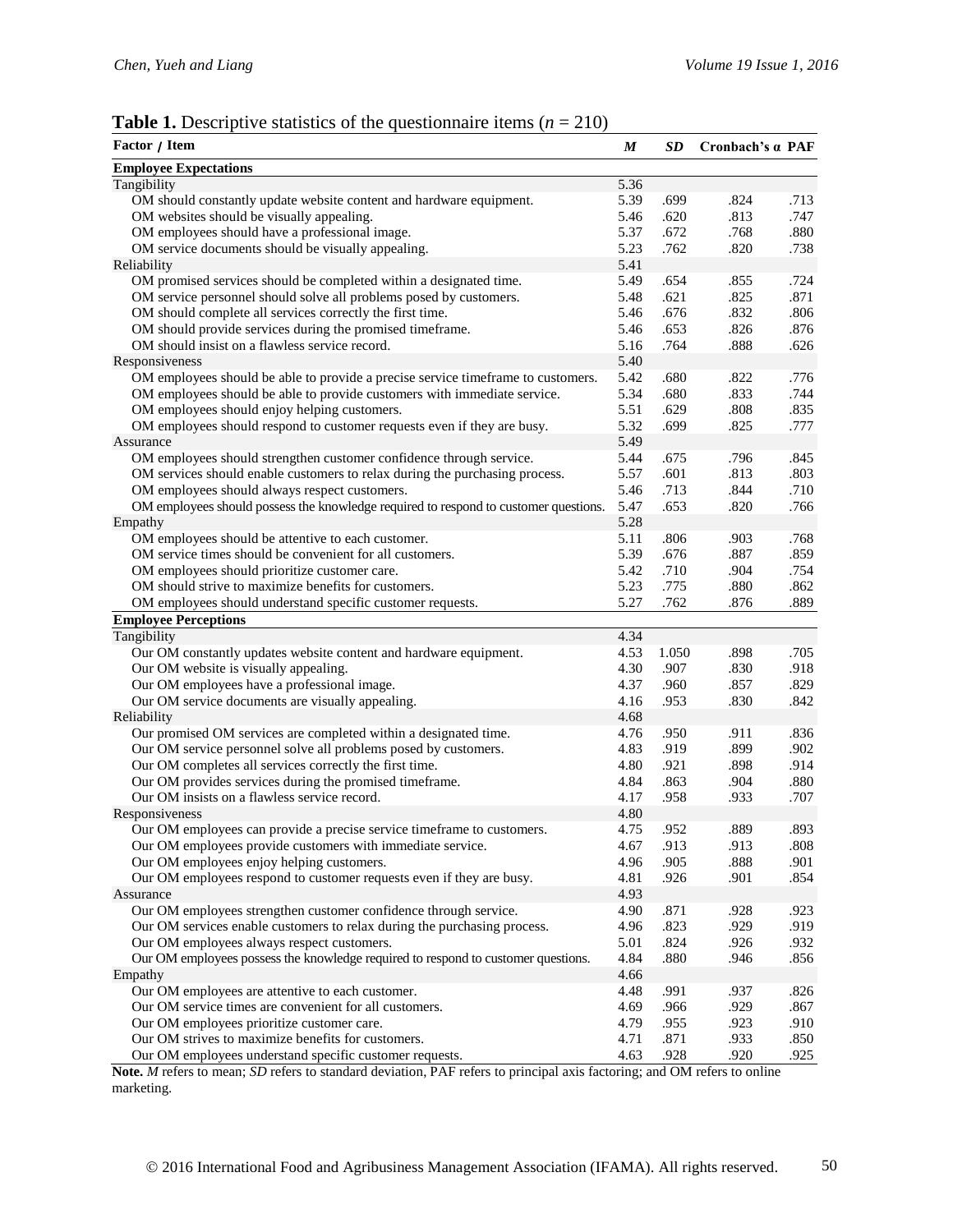|                       |             |       | <b>Paired Differences</b>        |                   |       |        |     |      |
|-----------------------|-------------|-------|----------------------------------|-------------------|-------|--------|-----|------|
|                       |             |       | 95% Confidence Interval          |                   |       |        |     |      |
|                       |             |       |                                  | of the Difference |       |        |     |      |
| <b>Paired Samples</b> | <b>Mean</b> |       | <b>Std. Mean Std. Error Mean</b> | Lower             | Upper | t      | df  | Sig. |
| Pair 1                | 4.600       | 3.869 | .292                             | 4.023             | 5.177 | 15.730 | 209 | .000 |
| Pair 2                | 4.571       | 4.345 | .328                             | 3.923             | 5.220 | 13.918 | 209 | .000 |
| Pair 3                | 3.023       | 3.570 | .270                             | 2.490             | 3.556 | 11.201 | 209 | .000 |
| Pair 4                | 2.937       | 3.439 | .260                             | 2.424             | 3.450 | 11.297 | 209 | .000 |
| Pair 5                | 3.954       | 5.117 | .387                             | 3.191             | 4.718 | 10.223 | 209 | .000 |

### **Table 2.** Paired sample *t* test of the differences between expectations and perceptions ( $n = 210$ )

**Note.** Pair 1 refers to Expected Tangibility - Perceived Tangibility; Pair 2 refers to Expected Reliability - Perceived Reliability; Pair 3 refers to Expected Responsiveness y - Perceived Responsiveness; Pair 4 refers to Expected Assurance - Perceived Assurance; and Pair 5 refers to Expected Empathy - Perceived Empathy.

|  |  |  |  |  |  | <b>Table 3.</b> Summary of multiple regression analysis for perceptions predicting expectations ( $n = 210$ ) |
|--|--|--|--|--|--|---------------------------------------------------------------------------------------------------------------|
|--|--|--|--|--|--|---------------------------------------------------------------------------------------------------------------|

|                   |                          |             | <b>Expectation</b><br><b>Tangibility</b> |                  |
|-------------------|--------------------------|-------------|------------------------------------------|------------------|
|                   | <b>Variables/Factors</b> | <b>Beta</b> | t                                        | $\boldsymbol{p}$ |
|                   | Tangibility              | $-.093$     | $-.827$                                  | .410             |
| <b>Perception</b> | Reliability              | .043        | .249                                     | .804             |
|                   | Responsiveness           | .444        | 2.068                                    | .040             |
|                   | Assurance                | $-.360$     | $-1.669$                                 | .097             |
|                   | Empathy                  | $-.044$     | $-.258$                                  | .797             |
| <b>Summary</b>    | $R^2$                    |             | .033                                     |                  |
|                   | F                        |             | 1.150                                    |                  |
|                   | P                        |             | .336                                     |                  |

 $* p< .05$  ,  $* p< .01$  ,  $* * p< .001$ 

| <b>Table 4.</b> Summary of multiple regression analysis for expectations predicting perceptions ( $n = 210$ ) |  |  |  |  |  |  |  |
|---------------------------------------------------------------------------------------------------------------|--|--|--|--|--|--|--|
|---------------------------------------------------------------------------------------------------------------|--|--|--|--|--|--|--|

|                          |                | <b>Perception</b> |                  |      |             |          |      |  |
|--------------------------|----------------|-------------------|------------------|------|-------------|----------|------|--|
| <b>Variables/Factors</b> |                |                   | <b>Assurance</b> |      |             | Empathy  |      |  |
|                          |                | <b>Beta</b>       |                  |      | <b>Beta</b> |          |      |  |
|                          | Tangibility    | $-.067$           | $-.575$          | .566 | $-.007$     | $-.062$  | .951 |  |
| <b>Expectation</b>       | Reliability    | $-.002$           | $-.013$          | .989 | $-.024$     | $-.146$  | .884 |  |
|                          | Responsiveness | .205              | 1.282            | .202 | .215        | 1.343    | .181 |  |
|                          | Assurance      | .113              | .773             | .441 | .062        | .424     | .672 |  |
|                          | Empathy        | $-.264$           | $-2.039$         | .043 | $-.290$     | $-2.234$ | .027 |  |
| <b>Summary</b>           | $R^2$          |                   | .030             |      |             | .031     |      |  |
|                          | F              | 1.046             |                  |      | 1.082       |          |      |  |
|                          | P              |                   | .393             |      |             | .372     |      |  |

 $* p < .05$ ,  $* p < .01$ ,  $* * p < .001$ 

### **Discussion**

The results indicated that assurance was rated as the highest expectation of service quality  $(M =$ 5.49, Table 1), indicating that professional conduct, such as possessing sufficient knowledge to respond to questions, respecting and enabling customers to relax, and building customer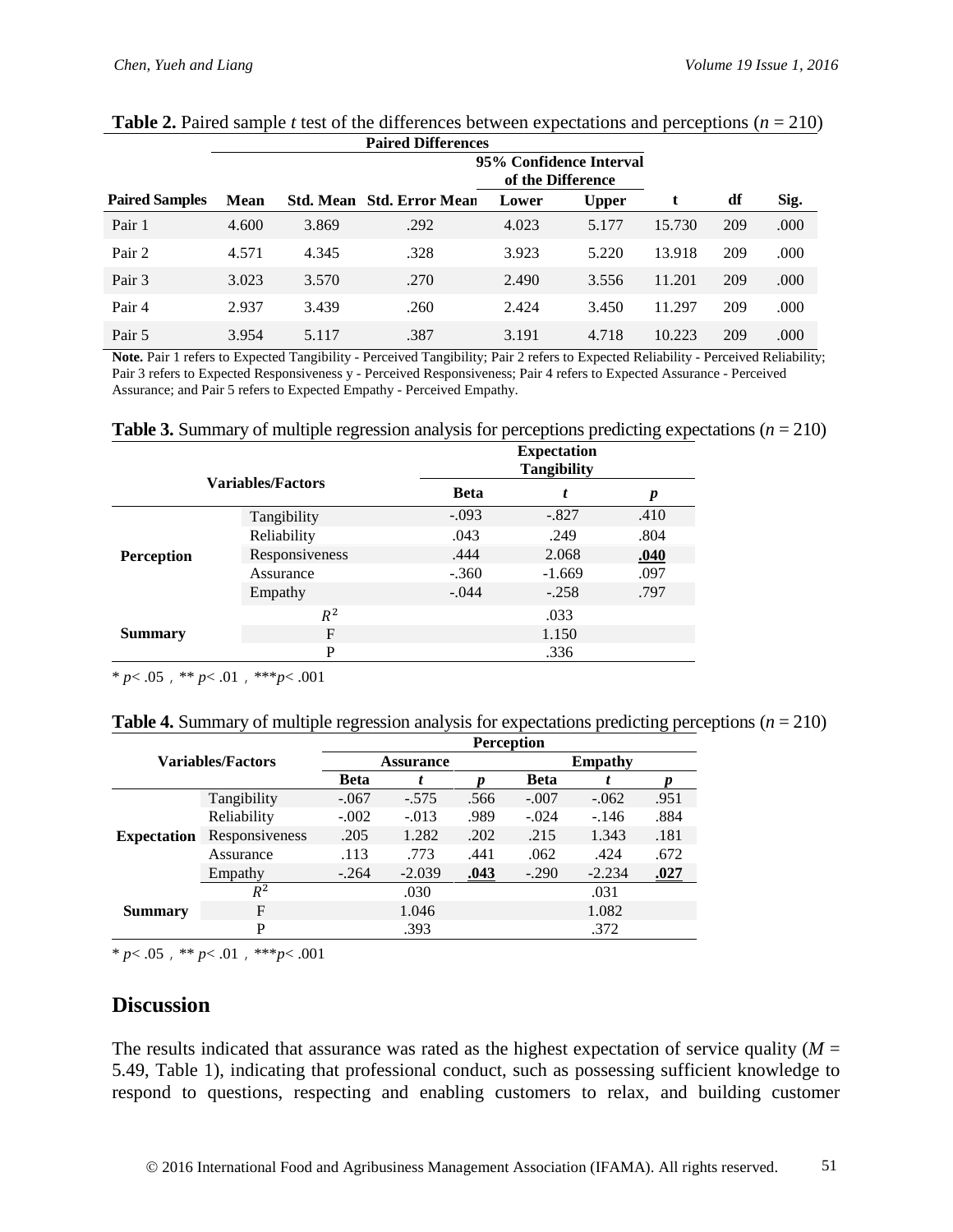confidence, were the most critical performance factors for online marketing agricultural services. In addition, the employees rated reliability ( $M = 5.41$ ) and responsiveness ( $M = 5.40$ ) highest, suggesting that resolving customer problems efficiently and promptly is crucial. Tangibility  $(M =$ 5.36) and empathy  $(M = 5.28)$  were rated as the least crucial expectations, probably because agricultural customers focus more on product quality than on visual appearance. In addition, the convenience and low price typically provided by e-companies have created the empathy that customers require. The rating sequence of perceptions was similar to that of expectations (Table 1). These results are consistent with those of previous studies (Behe and Barton 2000; Landrum et al. 2009; Paul and Garodia 2012; Ramseook-Munhurrun et al. 2010; Santos 2003).

The results of the paired sample *t* test suggested that employee expectations and perceptions differed substantially (Table 2). The largest gap occurred in the tangibility of service quality, followed by reliability, empathy, responsiveness, and assurance. Although tangibility was not ranked high according to expectations and perceptions, it could be increased if funding were available and professional staff could be hired. Reliability was ranked high according to expectations and perceptions, and the second largest gap existed in this category, indicating that the most effort should be expended in improving reliability. Behaviors such as promptly solving customer problems and providing effective services should be demanded and fostered. Consistent with the findings of previous studies (Parasuraman et al. 1988; Ramseook-Munhurrun et al. 2010), employees believed that the ability of farmers' associations to provide accurate, reliable, timely, friendly, and convenient services and instill confidence in customers requires improvement.

In addition, the results indicated that expectations may interact with perceptions. The responsiveness perceived by the employees could have influenced the tangibility they expected (Table 3), suggesting that satisfying the current responsiveness would increase future expectations of tangibility. This also implied that precise and immediate service is more essential than updating facilities and creating visually appealing exteriors. Moreover, the empathy the employees expected could have influenced the assurance and empathy they perceived (Table 4), indicating that the customers were concerned that empathy would influence their judgment regarding the current quality of assurance and empathy. This also implied that customers who demanded more personalized services cared more about the existing services, particularly with respect to assurance and empathy. Although few interactive effects were observed between expectations and perceptions in this study, the implications of the results warrant future investigation.

Although this study contributes to the relevant literature, a few limitations should be noted. First, to avoid a self-evaluation bias, only employees that were not involved in the online marketing of farmers' associations were studied. Although the respondents possessed adequate knowledge of online marketing, they may not have been able to answer all of the operational questions in detail. Marketing staff members could be included in future studies to facilitate a comparison with their counterparts. Second, the opinions of external customers were not investigated in this study. Future researchers should consider the differences resulting from internal and external perspectives regarding service quality.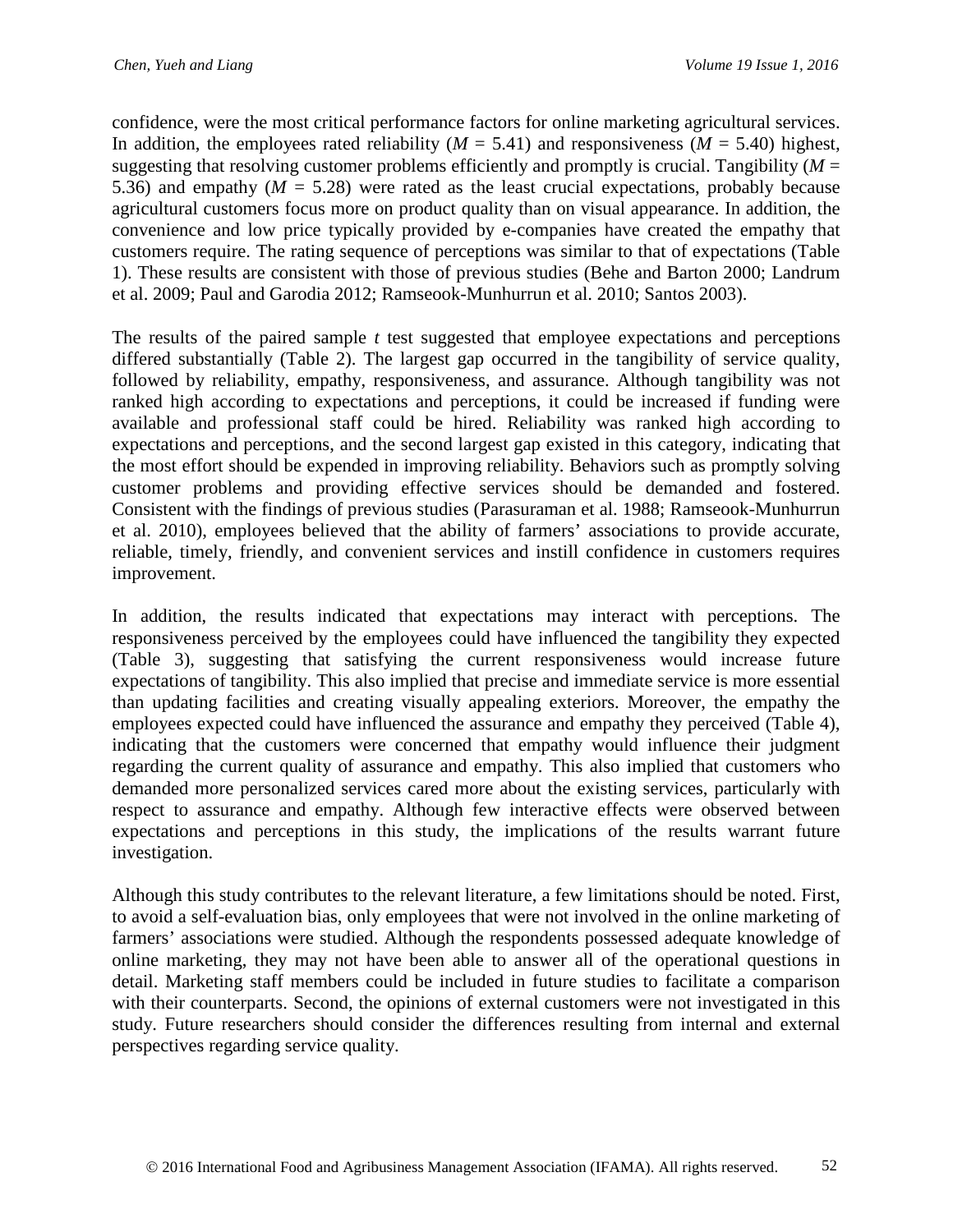In the context of agriculture, customer satisfaction and online marketing are influenced by product quality and differentiation (Cranfield et al. 2012; Wirthgen 2005), two factors that should be considered in future research. In addition, the organizational operation (farmers' associations or agricultural companies) and the surrounding socioeconomic context profoundly influence the service quality of online marketing (Carpio and Isengildina 2009; Gupta et al. 2005; Tey et al. 2014) and should be explored. Cross-industrial coordination is a beneficial strategy that is used to develop new products and enter new markets (Fritz and Canavari 2008; Hanf and Kühl 2005); employee perceptions regarding this aspect should be studied.

### **Conclusion**

The employees rated assurance as the highest expectation (perception) in service quality, followed by reliability (responsiveness), responsiveness (reliability), tangibility (empathy), and empathy (tangibility). The correlations between expectations and perceptions were minimal, and the differences between expectations and perceptions were substantial. The two largest gaps occurred for the tangibility and reliability of service quality. In addition, the responsiveness that employees perceived influenced the tangibility that they expected, and the empathy that employees expected influenced the assurance and empathy that they perceived. In conclusion, farmers' associations should focus on the dimensions that received the highest expectation ratings and the lowest perception ratings as well as on the attributes for which gaps in the scores were found.

## **References**

- Alsemgeest, Liezel and A. v. A. Smit. 2013. The contribution of business units to overall company customer satisfaction and profitability. *Journal of Applied Business Research* 29(4): 1093–1102.
- Behe, Bridget K. and Susan Barton. 2000. Consumer perceptions of product and service quality attributes in six U.S. states. *Journal of Environmental Horticulture* 18(2): 71–78.
- Bellou, Victoria and Andreas Andronikidis. 2008. The impact of internal service quality on customer service behaviour: Evidence from the banking sector. *International Journal of Quality & Reliability Management* 25(9): 943–954.
- Bernstein, Fernando and Awi Federgruen. 2007. Coordination mechanisms for supply chains under price and service competition. *Manufacturing and Service Operations Management* 9(3): 242–262.
- Buttle, Francis A. 1996. SERVQUAL: Review, critique, research agenda. *European Journal of Marketing* 30(1): 8–32.
- Carpio, Carlos E. and Olga Isengildina. 2009. Consumer willingness to pay for locally grown products: The case of South Carolina. *Agribusiness* 25(3): 412–426.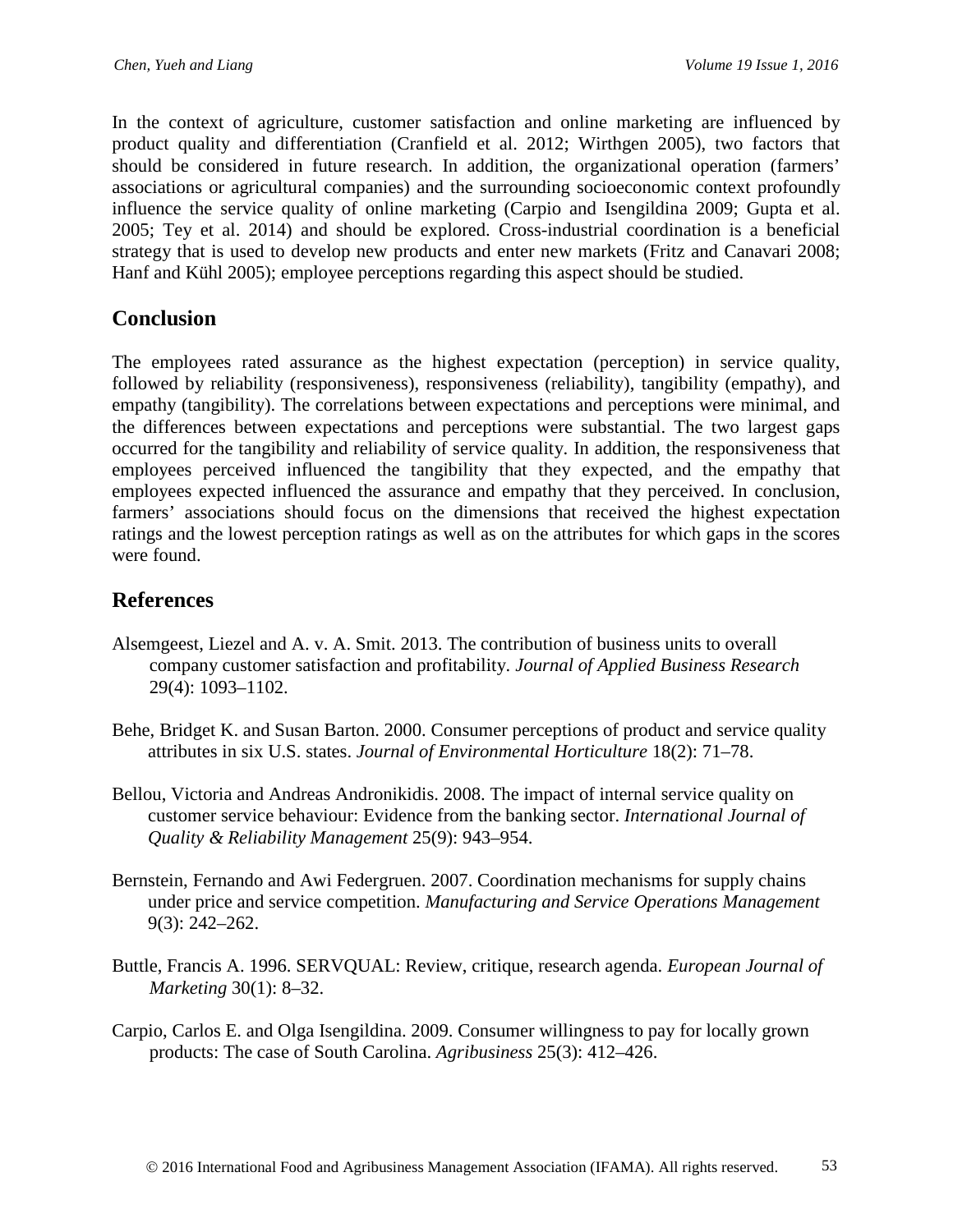- Chen, C.-C., Chaoyun Liang, and H.-P. Yueh. 2014a. The business policy and strategy of online marketing: A case study of the Sinyi Township farmers association in Taiwan. Paper presented at the 2014 International Conference on Business and Information (BAI2014), International Business Academics Consortium, Osaka, Japan. July 3–5.
- Chen, C.-C., Chaoyun Liang, and H.-P. Yueh. 2014b. The current status regarding the ecommerce of farmers association in Taiwan. Paper presented at the 9th Conference of the Asian Federation for Information Technology in Agriculture, Perth, Australia. September 29 –October 2.
- Chou, Y.-C. and Liang, Chaoyun 2013. The influences of virtual experiences and purchase situations on consumer behavior: A case study of online apparel shopping. 2013 e-CASE & e-Tech International Conference, Japan, Kitakyushu, April 3–5.
- Council of Agriculture 2012. *Agricultural Statistics Yearbook*. Taipei: Executive Yuan.
- Council of Agriculture 2015a. Taiwan's small farmers unite for future growth and development. http://eng.coa.gov.tw/suggest.php?issue=2500562 [accessed June 10, 2015].
- Council of Agriculture 2015b. Taiwan villages to 'touch your heart'. http://eng.coa.gov.tw/suggest.php?issue=2446420 [accessed June 12, 2015].
- Cranfield, John, Spencer Henson and Jose Blandon. 2012. The effect of attitudinal and sociodemographic factors on the likelihood of buying locally produced food. *Agribusiness* 28(2): 205–221.
- Darby, Roger, James Jones, and Ghada Al Madani. 2003. E-commerce marketing: Fad or fiction? *Logistics Information Management* 16(2): 106-113.
- de Jong, J. P. J., A. Bruins, W. Dolfsma, and J. Meijaard. 2003. Innovation in service firms explored: What, how and why? EIM Report, Strategic Study B200205, Zoetermeer.
- Eastwood, David B., John R. Brooker, and James D. Smith. 2005. Developing marketing strategies for green grocers: An application of SERVQUAL. *Agribusiness* 21(1): 81–96.
- Ebrahimi, Mohammad S., and Farshad Imani. 2014. Evaluating customer satisfaction in Iranian agricultural cooperatives by use of SERVQUAL model. *International Journal of Agriculture and Crop Sciences* 7(4): 202–206.
- Farner, Steve, Fred Luthans, and Steve M. Sommer, 2001. An empirical assessment of internal customer service. *Managing Service Quality* 11(5): 350–358.
- Fritz, Melanie and Maurizio Canavari, 2008. Management of perceived e-business risks in foodsupply networks: E-trust as prerequisite for supply-chain system innovation. *Agribusiness* 24(3): 355–368.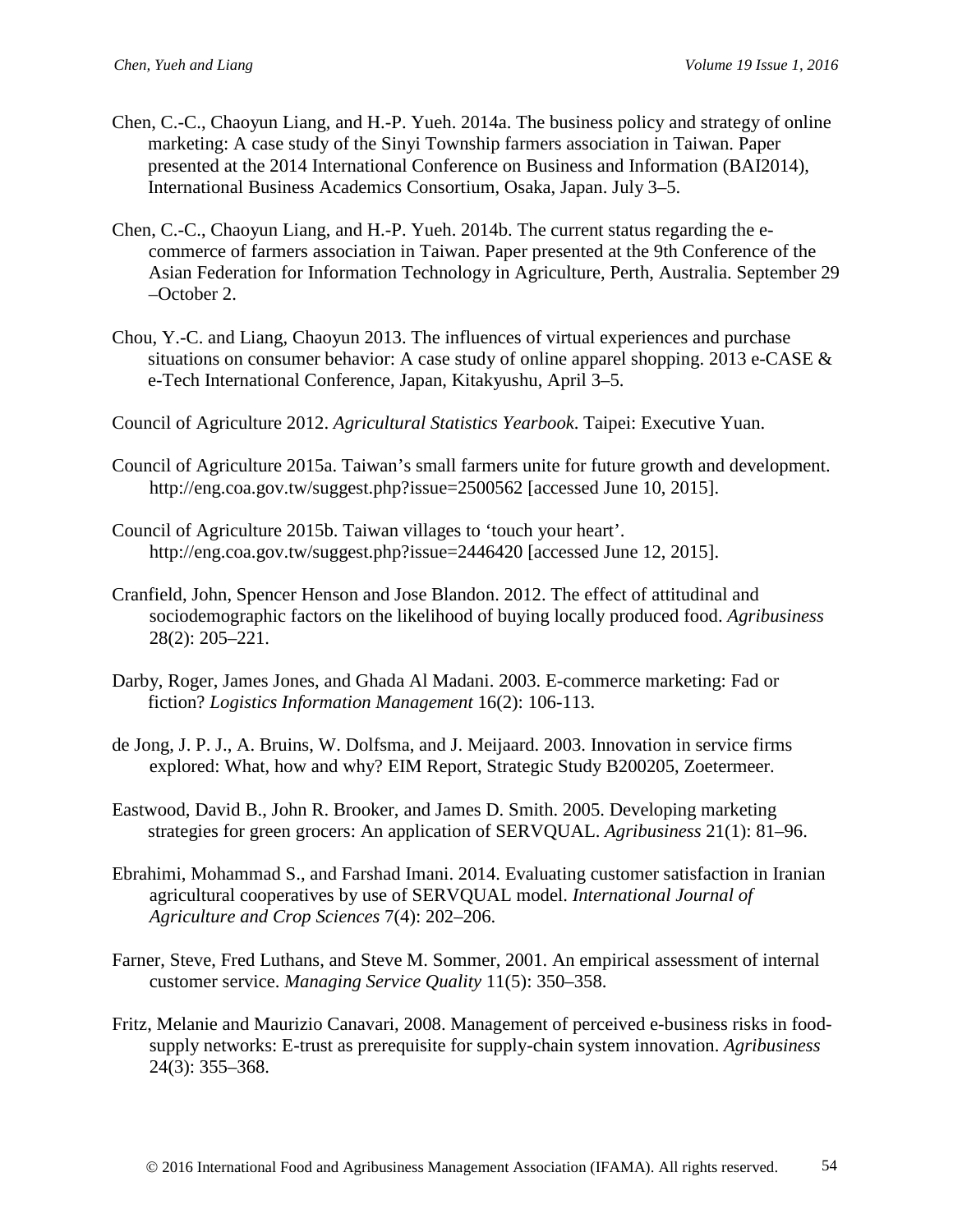- Grönroos, Christian 1984. A service quality model and its marketing implications. *European Journal of Marketing* 18(4): 36–44.
- Gunawardane, Gamini 2009. Relationship between dimensions of internal service quality and the nature of the internal service encounter: A study in the healthcare industry. *California Journal of Operations Management* 7(1): 21–30.
- Gunderson, Michael A., Allan W Gray and Jay T. Akridge. 2009. Service quality in agronomic inputs: Does the hierarchical model apply? *Agribusiness* 25(4): 500–519.
- Gupta, Atul, Jason C. McDaniel and S. Kanthi Herath. 2005. Quality management in service firms: Sustaining structures of total quality service. *Managing Service Quality* 15(4): 389– 402.
- Hanf, Jon H. and Rainer Kühl. 2005. Branding and its consequences for German agribusiness. *Agribusiness* 21(2): 177–189.
- Henderson, Jason, Frank Dooley, Jay Akridge and Antonio Carerre. 2005. Adoption of Internet strategies by agribusiness firms. *International Food and Agribusiness Management Review* 8(4): 42–61.
- Hirmukhe, Jyotsna. 2012. Measuring internal customers' perception on service quality using SERVQUAL in administrative services. *International Journal of Scientific and Research Publications* 2(3): 1–6.
- Huang, W.-C. and J.-S. Lin. 2006. Urban/peri-urban agriculture: Status and challenges in Taiwan. Paper presented at the 2006 FFTC-PCARRD International Workshop on Urban/Peri-Urban Agriculture in the Asian and Pacific Region, Tagaytay City, Philippines, May 22–26.
- Jin, Yan and Ngozi Oriaku. 2013. E-service flexibility: Meeting new customer demands online. *Management Research Review* 36(11): 1123–1136.
- Keiningham, Timothy L., Terry G. Vavra, Lerzan Aksoy and Henri [Wallard.](http://www.amazon.com/s/ref=dp_byline_sr_book_4?ie=UTF8&text=Henri+Wallard&search-alias=books&field-author=Henri+Wallard&sort=relevancerank) 2005. *Loyalty Myths*. New York, NY: Wiley.
- Landrum, Hollis, Victor Prybutok, Xiaoni Zhang, and Daniel Peak. 2009. Measuring IS system service quality with SERVQUAL: Users' perceptions of relative importance of the five SERVPERF dimensions. Informing Science: *The International Journal of an Emerging Transdiscipline* 12:17–35.
- Langen, Nina, Carola Grebitus and Monika Hartmann. 2013. Success factors of cause-related marketing in Germany. *Agribusiness* 29(2): 207–227.
- Lee, S. Young 2006. Expectations of employees toward the workplace and environmental satisfaction. *Facilities* 24(9/10): 343–353.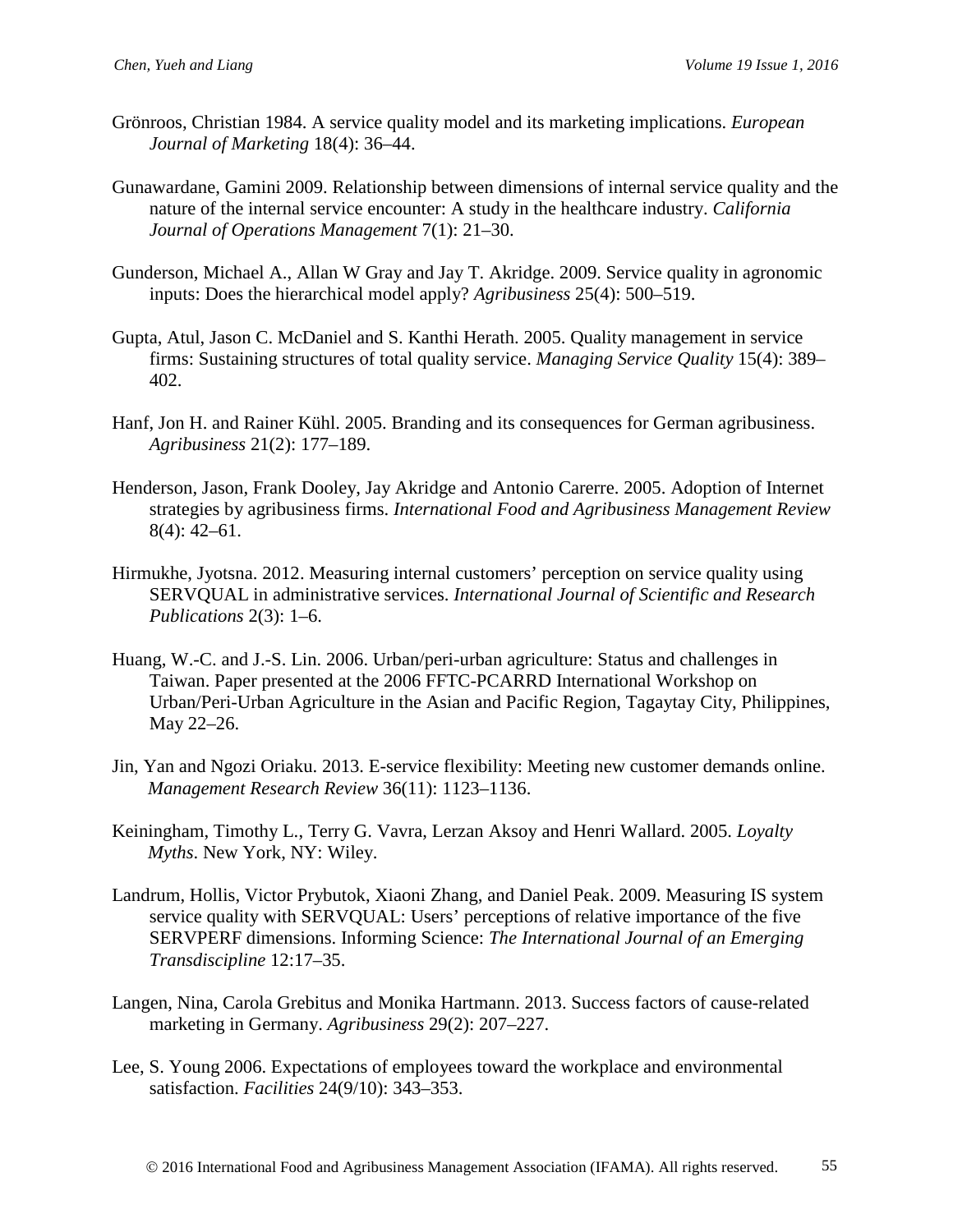- Liu, F.-S. 2011. E-commerce in Taiwan's agricultural marketing. http://www.fftc.agnet.org/html area\_file/library/20110725174056/eb525.pdf. [accessed June 15, 2015].
- Lülfs-Baden, Frederike, Achim Spiller, Anke Zühlsdorf, and Matthias Mellin. 2008. Customer satisfaction in farmer-to-consumer direct marketing. *International Food and Agribusiness Management Review* 11(2): 49–72.
- Musaba, Chileshe N., Emmanuel C. Musaba, and Simon I.R. Hoabeb. 2014. Employee perceptions of service of service quality in the Namibian hotel industry: A SERVQUAL Approach. *International Journal of Asian Social Science* 4(4): 533–543.
- Niraj, Rakesh, George Foster, Mahendra Gupta and Chakravarthi Narasimhan. 2003. Understanding customer level profitability implications of satisfaction programs. http://apps.olin.wustl.edu/workingpapers/pdf/2003-09-001.pdf [accessed June 12, 2015].
- Novak, Thomas P., Donna L. Hoffman and Y.-F.Yung. 2000. Measuring the customer experience in online environments: A structural modeling approach. *Marketing Science* 19(1): 22–42.
- Ozituran, Meltem and Sevgin A. Roney. 2004. Internet use among travel agencies in Turkey: An exploratory study. *Tourism Management* 25(2): 259–266.
- Parasuraman, A., Valarie A. Zeithaml and Leonard L. Berry. 1985. A conceptual model of service quality and its implications for future research. *Journal of Marketing* 49(4): 41–45.
- Parasuraman, A., Valarie A. Zeithaml and Leonard L. Berry. 1988. SERVQUAL: A multipleitem scale for measuring customer expectations of service. *Journal of Marketing* 64(1): 41– 45.
- Parasuraman, A., Valarie A. Zeithaml and Leonard L. Berry. 1991. Refinement and reassessment of the SERVQUAL scale. *Journal of Retailing* 67(4): 420–450.
- Paul, Tarak and Ekta Garodia. 2012. Equity investors' expectation and experience: A gap analysis. *Asia Pacific Journal of Marketing & Management Review* 1(3): 46–55.
- Ramseook-Munhurrun, Prabha, Soolakshna D. Lukea-Bhiwajee, and Perunjodi Naidoo. 2010. Service quality in the public service. *International Journal of Management and Marketing Research* 3(1): 37–50.
- Roy, Sanjit K. and Gul T. Butaney. 2014. Customer's relative loyalty: An empirical examination. *Journal of Strategic Marketing* 22(3): 206–221.
- Santos, Jessica 2003. E-service quality: A model of virtual service quality dimensions. *Managing Service Quality* 13(3): 233–246.